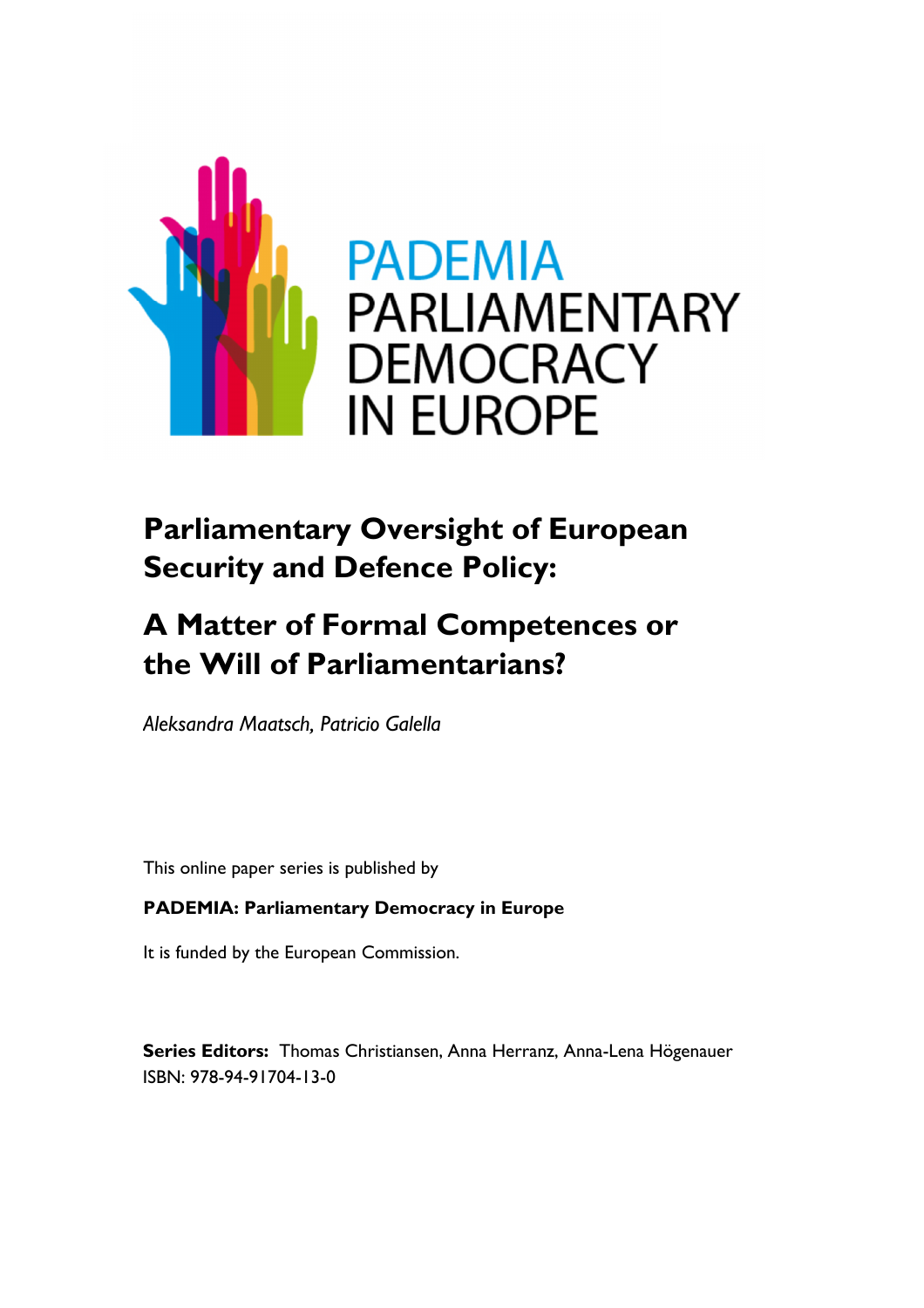Parliamentary Oversight of European Security and Defence Policy: A Matter of Formal Competences or the Will of Parliamentarians? *Aleksandra Maatsch, Patricio Galella<sup>1</sup>*

### **Abstract**

*Are parliaments with strong formal powers for the deployment of troops likely to conduct more intensive oversight than their counterparts with weak or no powers? The literature suggests that strong formal powers delineate boundaries of parliamentary oversight. However, this article demonstrates that strong formal powers are not necessary for parliaments in order to conduct oversight. If parliaments with weak formal powers had strong incentives to carry out oversight of the EU NAVFOR Operation Atalanta, they did so by means of weakly-regulated forms of oversight. The article demonstrates that oversight beyond mandatory procedures coincides with domestic politicisation of Operation Atalanta (national framing). However, if European or international frames were dominant, parliaments were more likely to limit their oversight to mandatory procedures. Cases selected for the analysis, namely Germany, UK, France, Spain and Luxembourg, vary on the two explanatory factors (strength of formal powers and domestic politicisation of the Operation).* 

 $\overline{a}$ <sup>1</sup> Aleksandra Maatsch, Chair of European and Multilevel Politics at the University of Cologne (Interim), Patricio Galella is a lawyer and holds a PhD in International Law and International Relations (University Complutense of Madrid, Spain).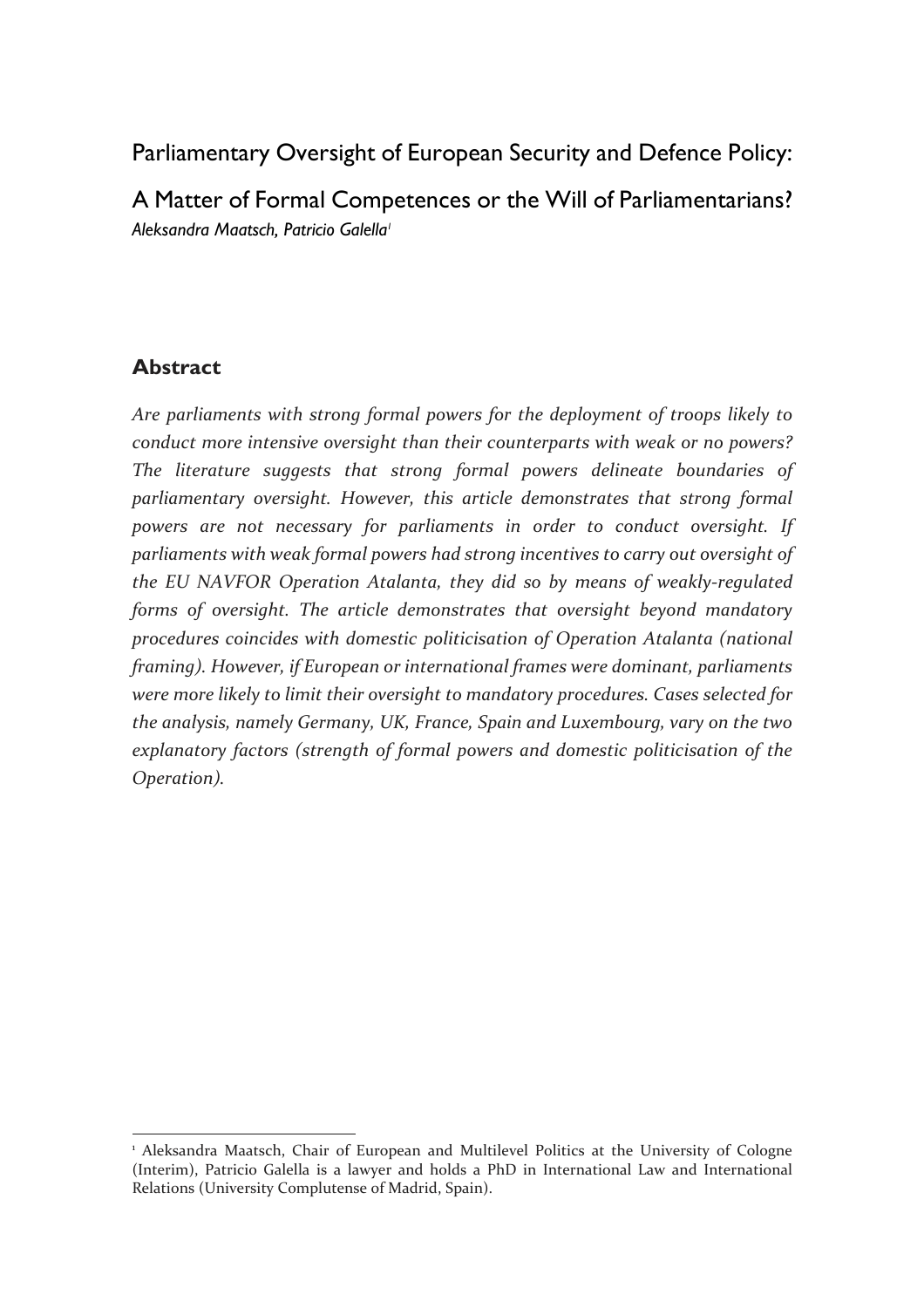### **A. Introduction**

There is widespread agreement in academic and political circles that parliamentary control of EU policies is necessary in order to make the decision-making processes in the EU truly legitimate. However, achieving that goal remains a major challenge. It has been often suggested that increasing national parliaments' formal competences is likely to contribute to more effective oversight and, by the same token, more legitimate decision-making at the EU level. However, there are also voices, even among legislators themselves, that a mere increase in formal competences would not be sufficient to foster democratic control. The UK House of Lords in a recent report entitled 'The role of national parliaments in the European Union' notes that:

'Treaty change is not necessary to enhance the role of national parliaments in the EU. More than anything else, **this is a matter for the will** of parliamentarians.'

In order to investigate the problem in more detail, the article analyses how national parliaments conducted oversight of the European Union Naval Force Somalia, launched in December 2008 and prolonged until 2016. The aim of Operation Atalanta is to prevent, deter and repress acts of piracy and armed robbery off the coast of Somalia (Council Decision 2008/918/CFSP). Atalanta constitutes a sui generis military operation (Germond & Smith, 2009). Atalanta is the first *European* military maritime operation which provides its participants with a mandate to use force on high seas and territorial waters of Somalia. Furthermore, piracy constitutes a geographically *distant* and *de-territorialized* threat because it does not have clearly delineated borders.

According to the literature, national parliaments are accustomed to dealing with security issues in a national context. It is therefore not natural for these institutions to carry oversight of de-nationalised or de-territorialized security matters. However, most security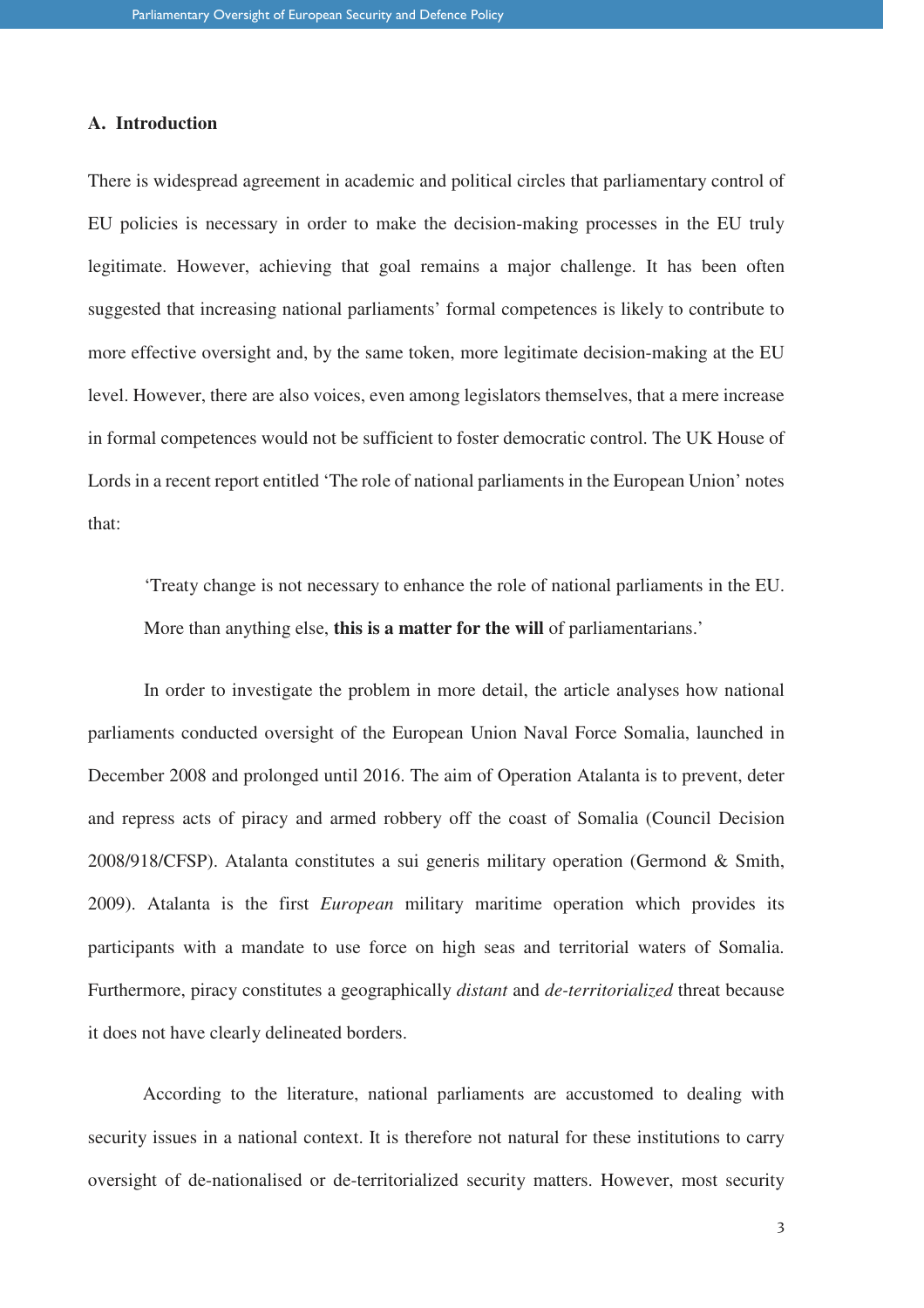threats now affecting the European Union represent a new type. Furthermore, EU institutions have been interested in developing a distinct *European* approach towards security. Therefore, the question emerged how national parliaments would adapt to that challenge (Huff, 2015).

The existing literature points towards two factors that are likely to account for parliamentary oversight of European security measures: legal competences (i.e. Rasch, 2011 Gourlay, 2004; Anghel, Born, Dowling & Fuior, 2008; Dieterich, Hummel, & Marschall, 2009, 2010) and the very will to carry out oversight (Senninger, 2015; Vliegenthart & Walgrave, 2011; Peters el al., 2014). Although the existing normative and empirical literature has already significantly extended our knowledge of parliamentary oversight of European security matters and of Operation Atalanta in particular (Riddervold, 2011; Peters, Wagner, & Cosima, 2014; Peters et al., 2014), there are still considerable gaps. In particular, the existing empirical studies have not devoted special attention to the *interplay* between formal competences and other non-formal factors. As Auel observed (2007: 53), "Effectiveness of parliamentary influence cannot simply be measured by looking at formal parliamentary participation right, but needs to take into account whether and how these formal capabilities translate into parliamentary behaviour". However, to date the literature has not investigated which factors are particularly responsible for activating parliamentarians' will to oversight. Furthermore, it has not yet been analysed which non-formal factors are likely to activate parliamentary oversight practice *beyond* mandatory procedures.

This article aims to fill these gaps by posing the following questions: How does the interplay of legal competences and parliamentarians' willingness influence oversight practice? Do strong formal powers automatically translate into intensive parliamentary oversight? What non-formal factors are likely to motivate national parliaments to conduct oversight *beyond*  mandatory formal procedures?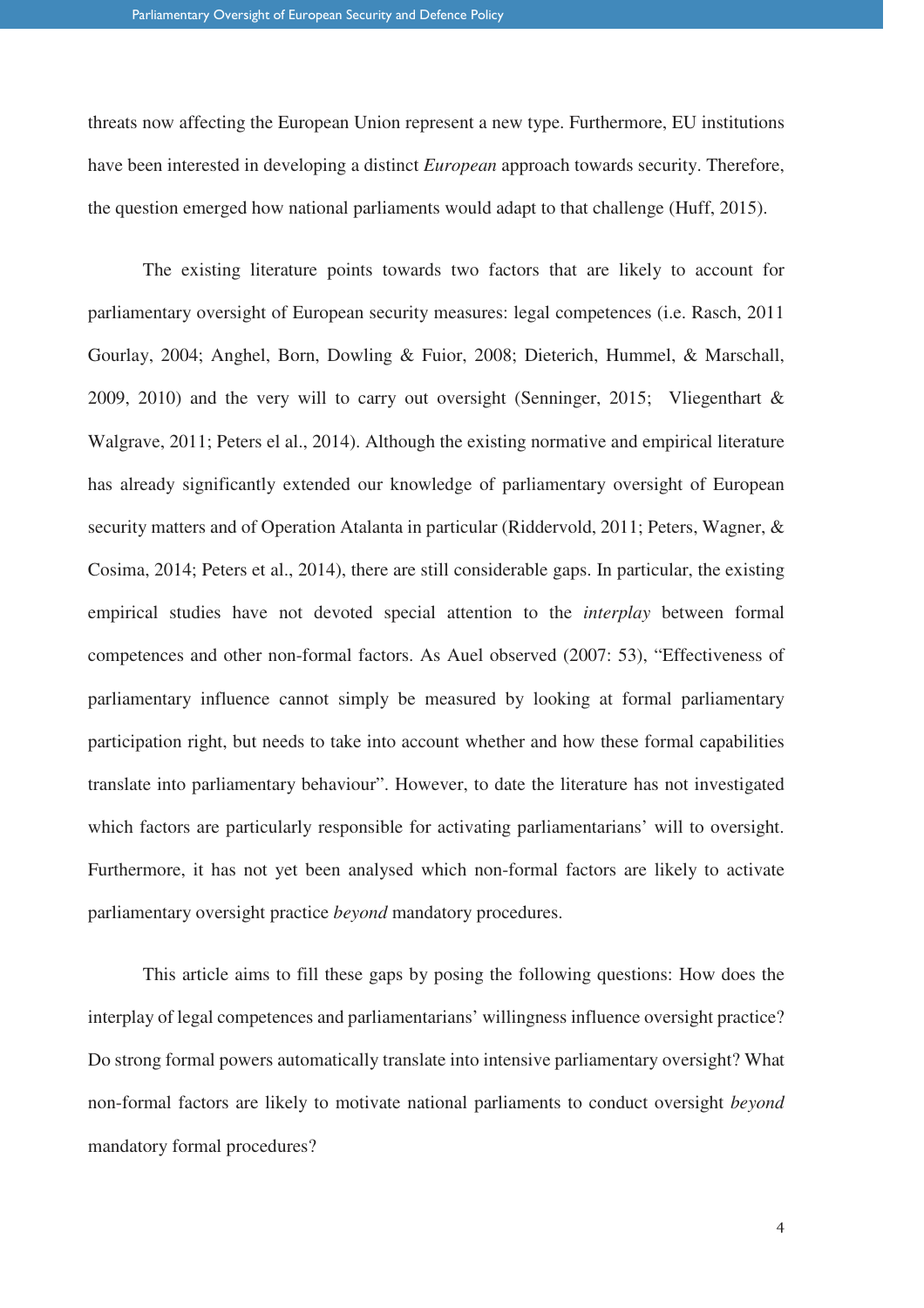The dependent variable of the study is defined as parliamentary oversight of Operation Atalanta. Drawing on the literature, the study tests the impact of the following factors on parliamentary oversight: national constitutional and secondary law regulating parliaments' powers in deployments and the level of domestic politicisation of Operation Atalanta. Regarding the second factor, the study draws on the assumption that the will to conduct oversight is likely to be driven by politicisation. In order to investigate the issue, the study examines parliamentary discourses focusing on Operation Atalanta. In this article the selected cases vary on the two explanatory variables: Germany (strong politicisation and strong formal powers), Spain (strong formal powers and moderate or absent politicisation), UK and France (moderate or absent formal powers and strong politicisation), and Luxembourg (moderate or absent formal powers and politicisation).

The article demonstrates that formal powers are not necessary for parliaments in order to conduct oversight. When MPs have strong incentives to carry out oversight they can do so – by means of weakly-regulated forms of oversight – despite the lack of strong formal powers. The article demonstrates that oversight *beyond* mandatory procedures coincides with the dominance of *national* framing of Operation Atalanta. In other words, if the Operation became nationally salient and polarising, MPs were particularly interested in subjecting it to oversight. However, when Atalanta was predominantly framed as a European or an international issue, parliaments were more likely to limit their oversight to mandatory procedures.

The article begins by presenting the complex legality of Operation Atalanta. The following sections engage with the literature on parliamentary oversight of European matters (section C) and the research design (Section D). As a next step, the article discuses empirical findings, and, more specifically the formal powers in military deployments of the parliaments under study (section E), the levels of Atalanta's domestic politicisation (section F), and varying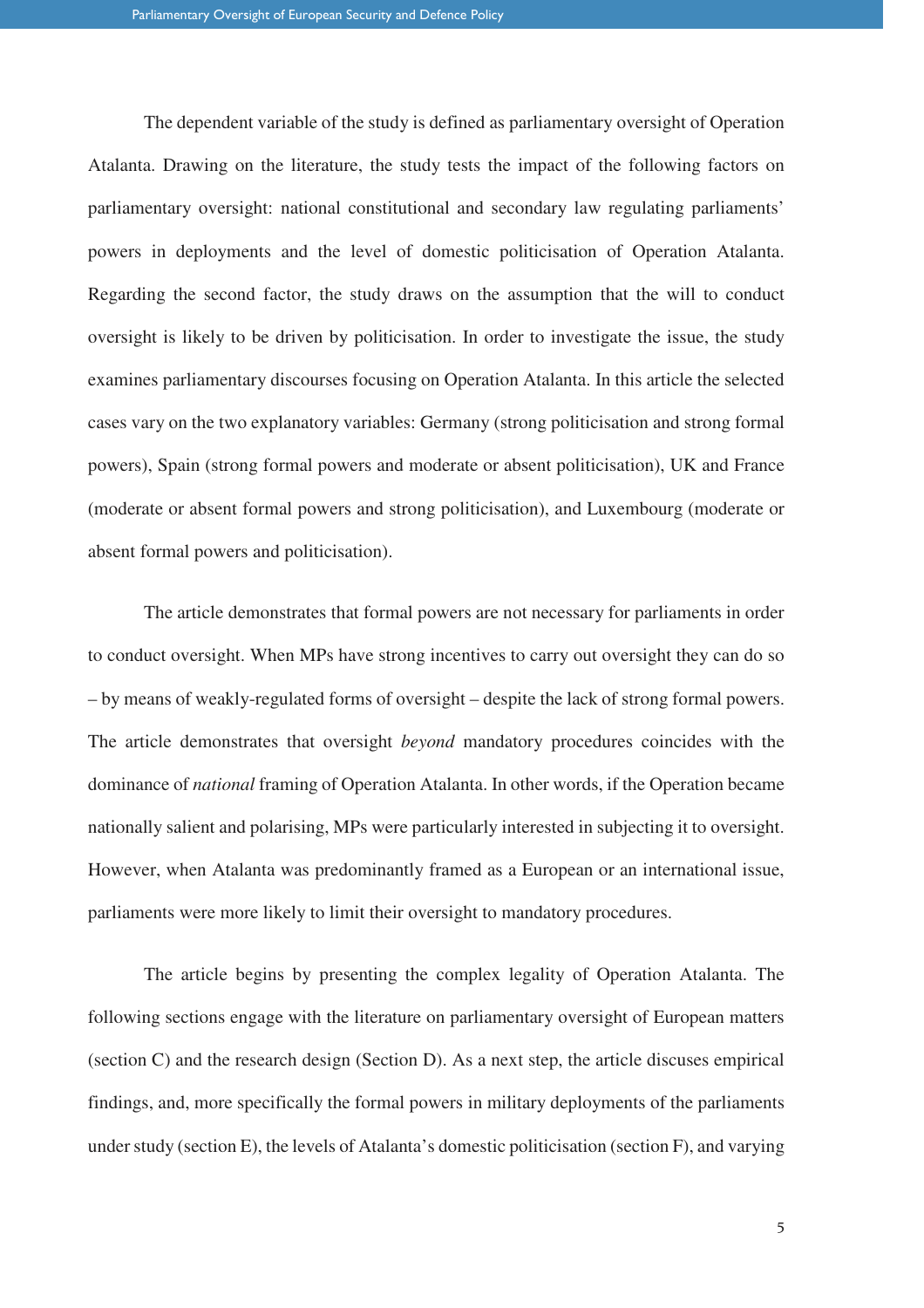oversight performance (section G). The final section summarises the empirical findings and suggests directions for further research.

#### **B. Legality of Operation Atalanta**

Operation Atalanta, by addressing the issue of international maritime piracy, is embedded within national, European and international law (Nanda,  $2011$ )<sup>2</sup>. The international level, and more specifically the resolutions of the United Nations Security Council (UNSC), is particularly important for the legality of the Operation. In addition to Atalanta, there are other counter-piracy operations in the Gulf of Aden, including NATO's operation Ocean Shield, the Combined Task Force 151 and also individual deployments by China, Russia and India (Harlow, 2012). On 15 May 2008, at the request of the transitional government of Somalia (TGF), the UNSC called upon States and regional organisations to take action to protect maritime transports of humanitarian aid to Somalia (UN Resolution 1814). On 2 June 2008, acting under chapter VII of the UN Charter, the UNSC adopted Resolution 1816 authorizing the States co-operating with the TGF to enter the territorial waters of Somalia and allowed them to employ all necessary means (in a manner consistent with international law) to repress acts of piracy and armed robbery within the territorial waters of Somalia. The expression 'all necessary means' is understood in international law as authorisation to use force.

In Resolution 1851 (16 December 2008) the UNSC called upon States, regional and international organisations to take an active part in combating piracy and armed robbery at sea off the coast of Somalia. The resolution envisaged the deployment of naval vessels and military aircraft in order to seize and dispose of boats, vessels, arms and other related equipment in the

 $\overline{a}$ 

<sup>&</sup>lt;sup>2</sup> The list of all legal documents referred to in the article is available in the online appendix.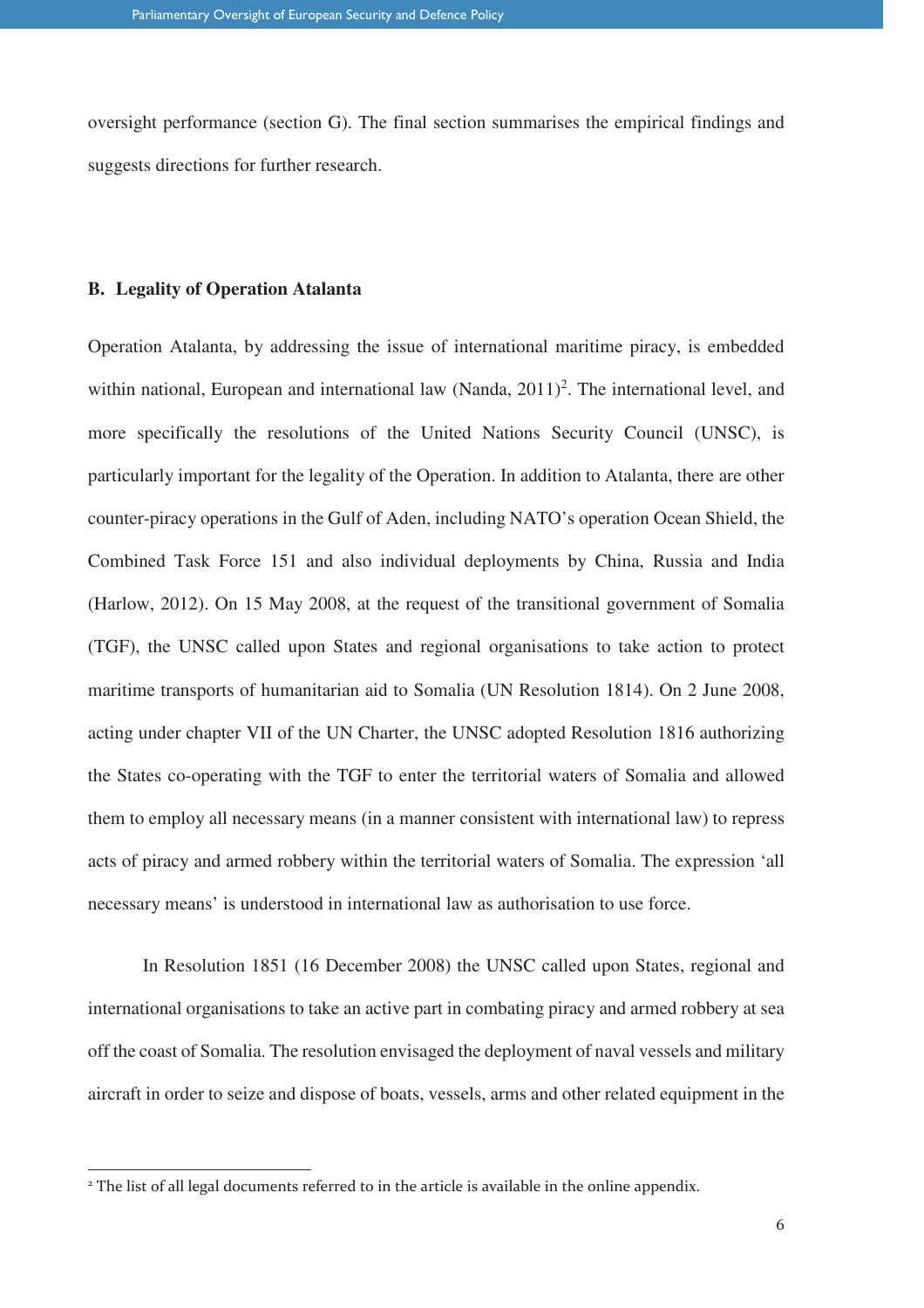commission of pirates. Furthermore, it also invited states and regional organisations to conclude special agreements with countries willing to try and prosecute pirates detained during the operation.

The decision by the EU Council to launch Operation Atalanta of 8 December 2008 has its legal basis in the UNSC resolutions previously mentioned. At the EU level, decisions related to the common security and defence policy, including those initiating a mission such as Atalanta, are adopted by the Council acting unanimously on a proposal from the High Representative of the Union for Foreign Affairs and Security Policy or an initiative from a Member State (Article 42(4) TFEU). However, the very decision to launch a common operation depends on national governments. Furthermore, regarding military personnel and equipment, the EU is entirely dependent on individual member states' contributions, since there is no EU army.

#### **C. Which factors drive parliamentary oversight?**

The literature traditionally stresses the following core functions of national parliaments: lawmaking, representation of citizens and oversight (Blondel, 1973). This article focuses on the third function and, more specifically, on parliamentary oversight of the deployment of national troops to the EU military operations. Born, Dowling, Fuior and Gavrilescu (2007: 9–10) define parliamentary oversight as:

'The review, monitoring and supervision of government and public agencies, including the implementation of policy and legislation'.

According to that study the key functions of parliamentary oversight are: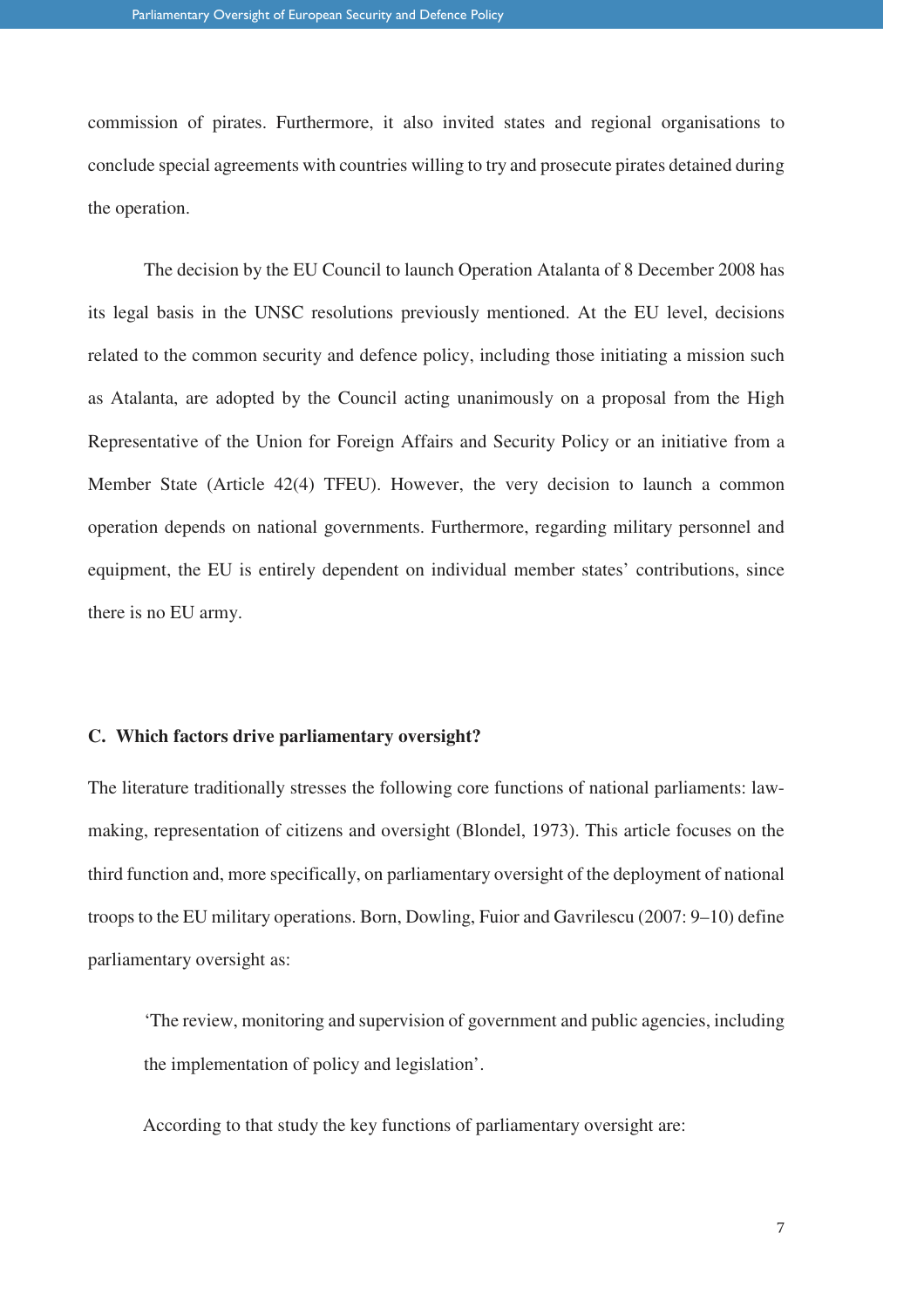'to detect and prevent abuse (…) or unconstitutional conduct of government and public agencies, to hold government to account in respect of how taxpayers' money is used, to ensure that policies announced by the government and authorised by parliament are actually delivered and to improve the transparency of government operations.' (Born et al., 2007: 9–10)

Oversight of the European Security and Defence Policy (ESDP) constitutes one of the least rewarding areas of activity for national parliaments. On one hand, there are many reasons why national parliaments should be particularly devoted to oversight of European security matters. In fact, European military operations are financed, equipped and staffed by the EU member states. Given that participation in military operations always carries various risks, it is legitimate for national parliaments to demand discussion of threats to which their national troops might be exposed. Furthermore, democratic control fosters legitimacy of European military operations (Lord, 2008), both among European societies and outside the EU. The latter is particularly crucial for the EU to promote its reputation as a peace- and democracybringing organisation. Finally, democratic control can also help societies in the EU member states to reach consensus regarding acceptable risks or common goals in security policy. On the other hand, in light of the Treaty on the Functioning of the European Union (TFEU) the ESDP remains a non-legislative area, which precludes any law-making activity by national parliaments. The lack of legislative powers makes it particularly difficult for parliaments to respond to the incentives listed above.

According to the classical – by now – typology of Born and Hänggi (2004, 2005) parliamentary oversight depends on three factors: authority (formal competences), ability (administrative resources), and attitude (willingness to perform oversight). The authors claimed that while formal powers constitute a central factor, abilities and attitudes of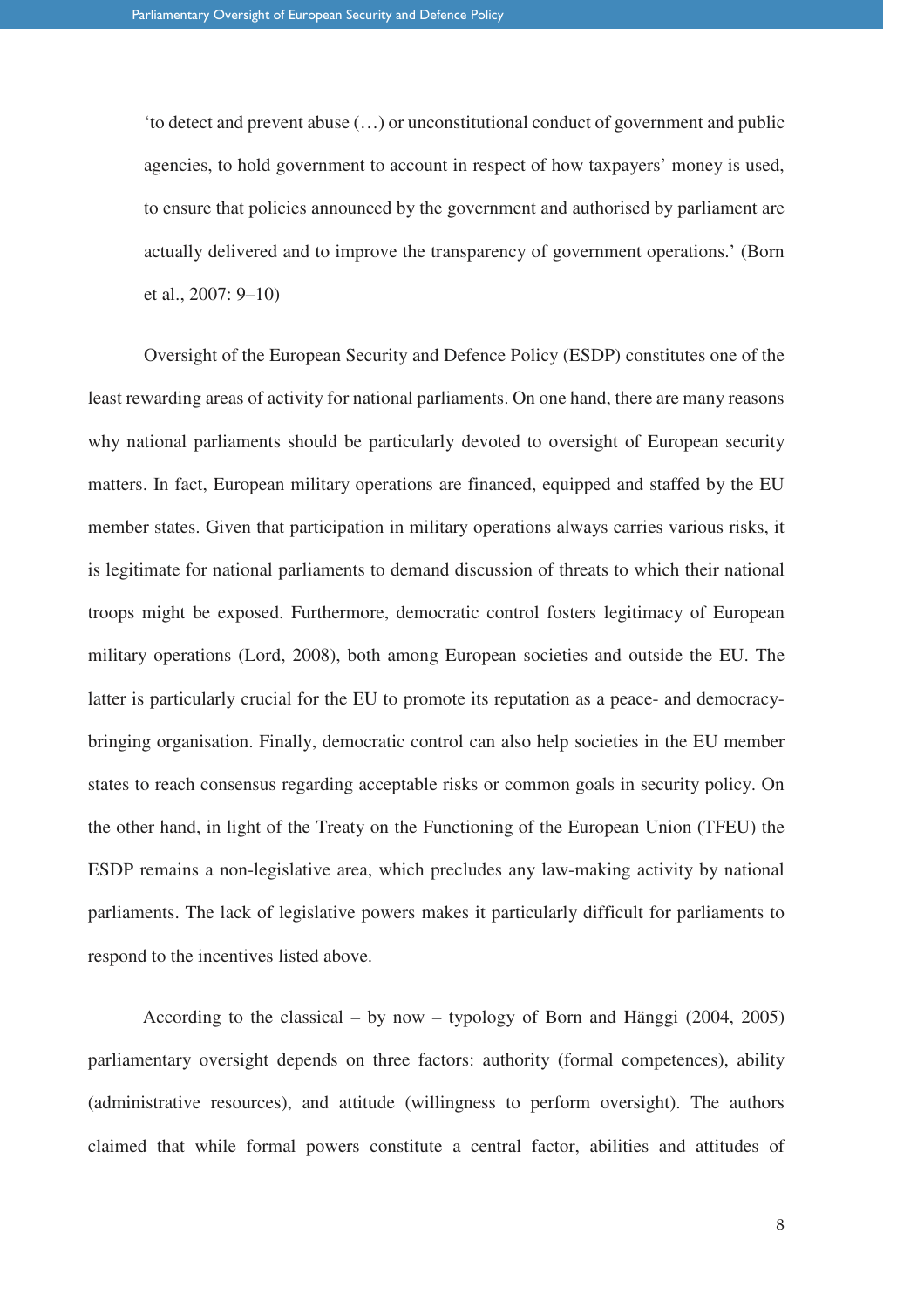parliamentarians can effectively modify oversight practices. However, although the literature has long acknowledged the necessity to analyse the interplay of formal and non-formal factors (Auel, 2007), most empirical contributions have focused on either one of them.

Many scholars recognise nationally-assigned formal competences of parliaments as decisive for their oversight performance (Gourlay, 2004; Anghel, Born, Dowling & Fuior, 2008; Dieterich, Hummel, & Marschall, 2009, 2010; Peters et al., 2010; Peters et al., 2014; Rasch, 2014). Against that background, this article tests the following hypothesis: *the stronger the legal competences of a national parliament in deployment of troops, the more intensive the oversight of that area.* 

Formal competences regarding the deployment of troops differ from state to state and are found mainly in secondary law. Formal competences pre-define which forms of oversight national parliaments have to – or can – apply. In particular, if national law requires a debate and a vote on a given measure, national parliaments are obliged to fulfil that obligation. Furthermore, the law also stipulates the required number of plenary debates (usually distinguished as the first, second or third reading). If a national parliament is composed of two chambers, the order of plenary debates and voting is also strictly regulated.

However, there are also oversight tools which parliaments can use even if they have no formal competences in a given policy area. The most common weakly formalised modes of oversight are written questions, reports and question hours (hearings). Parliamentarians are most flexible in issuing written questions: there are basically no limitations regarding the entitlement or the frequency with which MPs can issue written questions. Publication of reports is not strictly regulated either: all parliaments produce reports but the frequency of issuing reports, their length or method of evidence-gathering vary significantly across parliaments.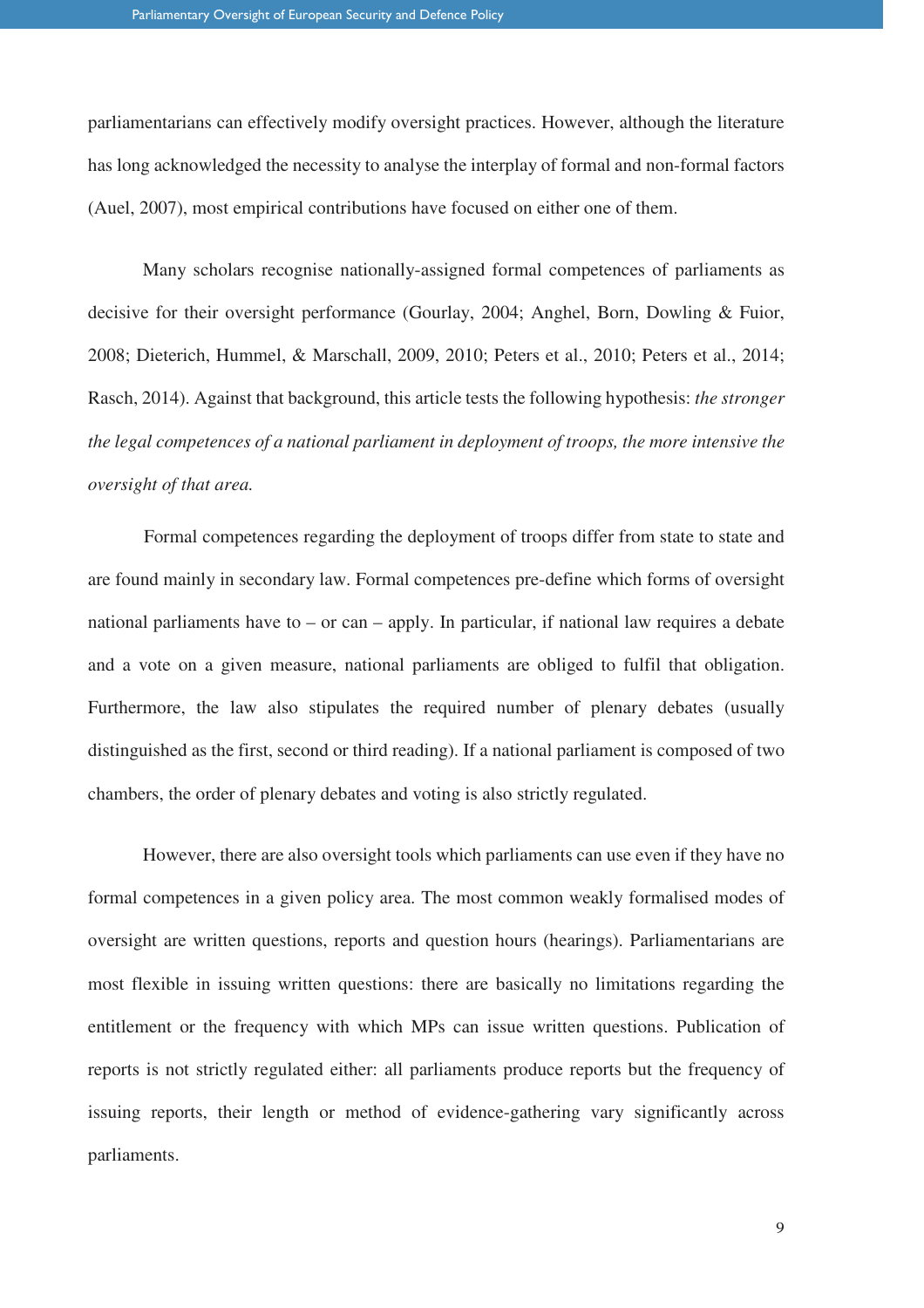Apart from formal powers, national parliaments' oversight practice is influenced by their resources. Given the amount and complexity of issues national parliamentarians deal with nowadays, legislators' performance has become dependent on qualified administrative support (Christiansen et al. 2014). However, as the most recent study (Högenauer & Neuhold, 2015) devoted to administrators in the EU member states concluded, there is practically no variation in the performance of the analysed bodies:

'The parliamentary administrations of all 28 chambers were *all* found to perform at least some functions that go beyond the merely technical. Secondly, the differences between parliamentary administrations are fairly nuanced'. (Högenauer & Neuhold, 2015)

Given the fact that the EU member states converged on the performance and role of parliamentary administrators, we operationalised the impact of administration as constant across all the states under study.

Regarding the willingness to carry out oversight, the general mechanism is that parliaments are more interested to perform oversight of these European issues which they recognise as *salient*. The problem is that until mid-nineties, European matters were, in general, perceived as distant by domestic political actors (Hooghe & Marks, 2008) and only gradually activated national parties and their constituencies. By the same token, European Union's affairs became politicised. In the literature the process of politicisation is defined through three components: (i) issue salience (visibility), (ii) polarisation (iii) and scope (Hutter & Grande, 2014; de Wilde & Zürn, 2012). According to the authors only frequently debated European issues can become politicised: issues which are not recognized as salient do not have a potential to activate political actors. Furthermore, a certain grade of polarisation is also necessary. Polarisation implies that a given European issue generates disagreement among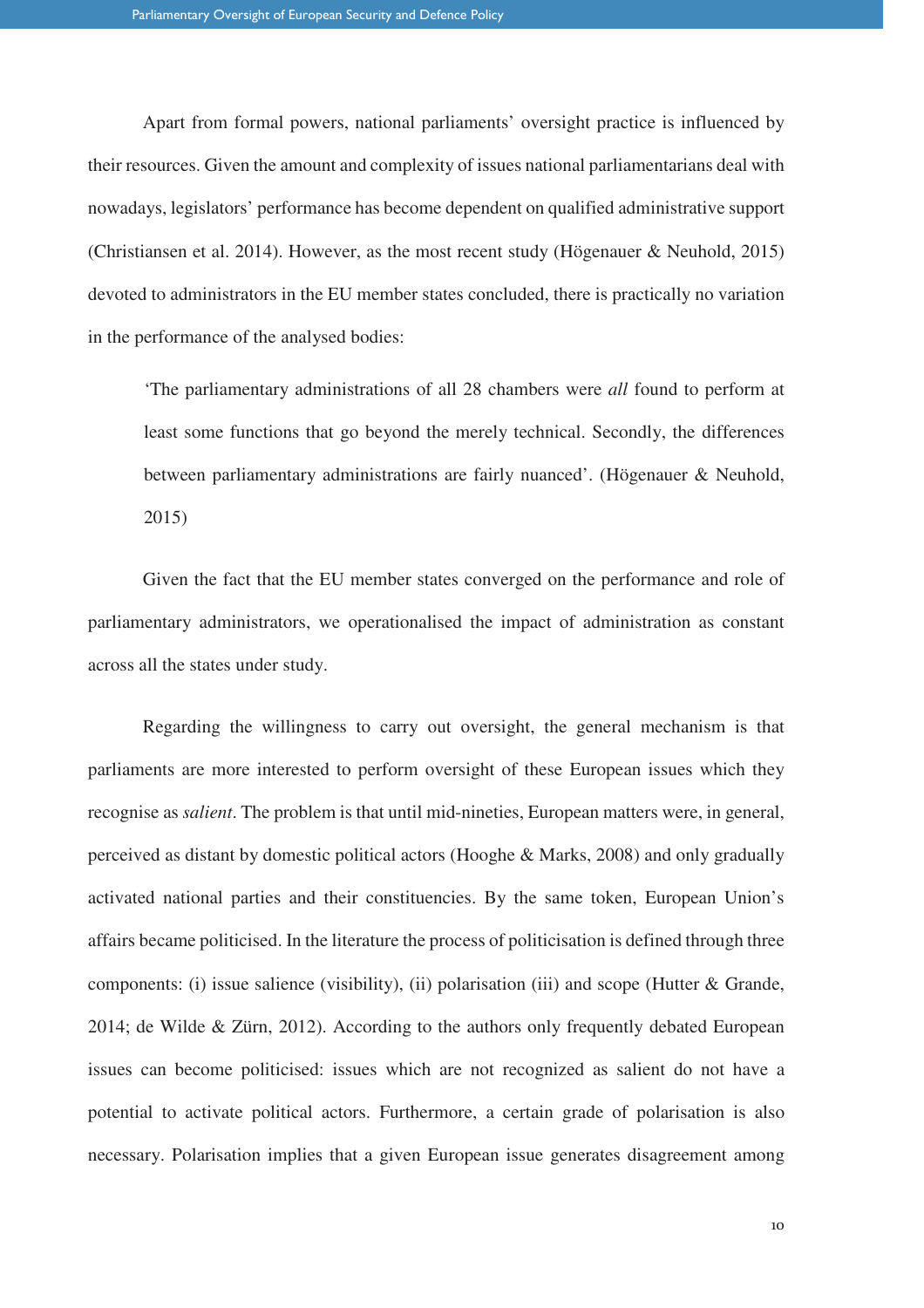political parties along the dominant domestic cleavages. In the literature the process has been also labelled as "domestication" of European issues (Bellamy & Kröger, 2016; Miklin, 2014). The term stresses the fact that European issues have to become integrated into domestic politics in order to become politicised. Finally, politicisation requires involvement of a broad scope of actors: issues raised by a small and a homogeneous group have little potential to become politicised.

The literature on politicisation has drawn predominantly on "weak publics" (media landscapes) rather than on "strong publics" (parliaments) (Fossum & Eriksen, 2002). The operationalisation of the term therefore requires adaptation to a parliamentary context. As a first aspect of such adaptation, whereas "weak publics" are open to all political and nonpolitical actors, national parliaments are very restrictive. In parliaments, only parties that have won seats are entitled to participate. As a consequence, in national parliaments the scope of participating actors is to a large extent formally constrained and limited to elected political representatives. Second, polarisation becomes unlikely if oversight is predominantly conducted by parliamentary committees, not parties. For instance, in the states under study here, oversight of Operation Atalanta has been conducted predominantly at the committee level. As a result, oversight records issued by committees cannot be attributed to a particular party: they are frequently signed by all committee members.

The literature demonstrates that parties are likely to carry out intensive oversight of the matters which are important for them due to ideological reasons (Miklin, 2014; Senninger, 2015). Furthermore, opposition parties also tend to be more active in oversight than governing parties (Senninger, 2015). However, if parties cannot voice and exchange their ideas during a plenary session or a hearing, they are devoid of an institutional framework that enables polarisation. Against that background, this study proposes a hypothesis according to which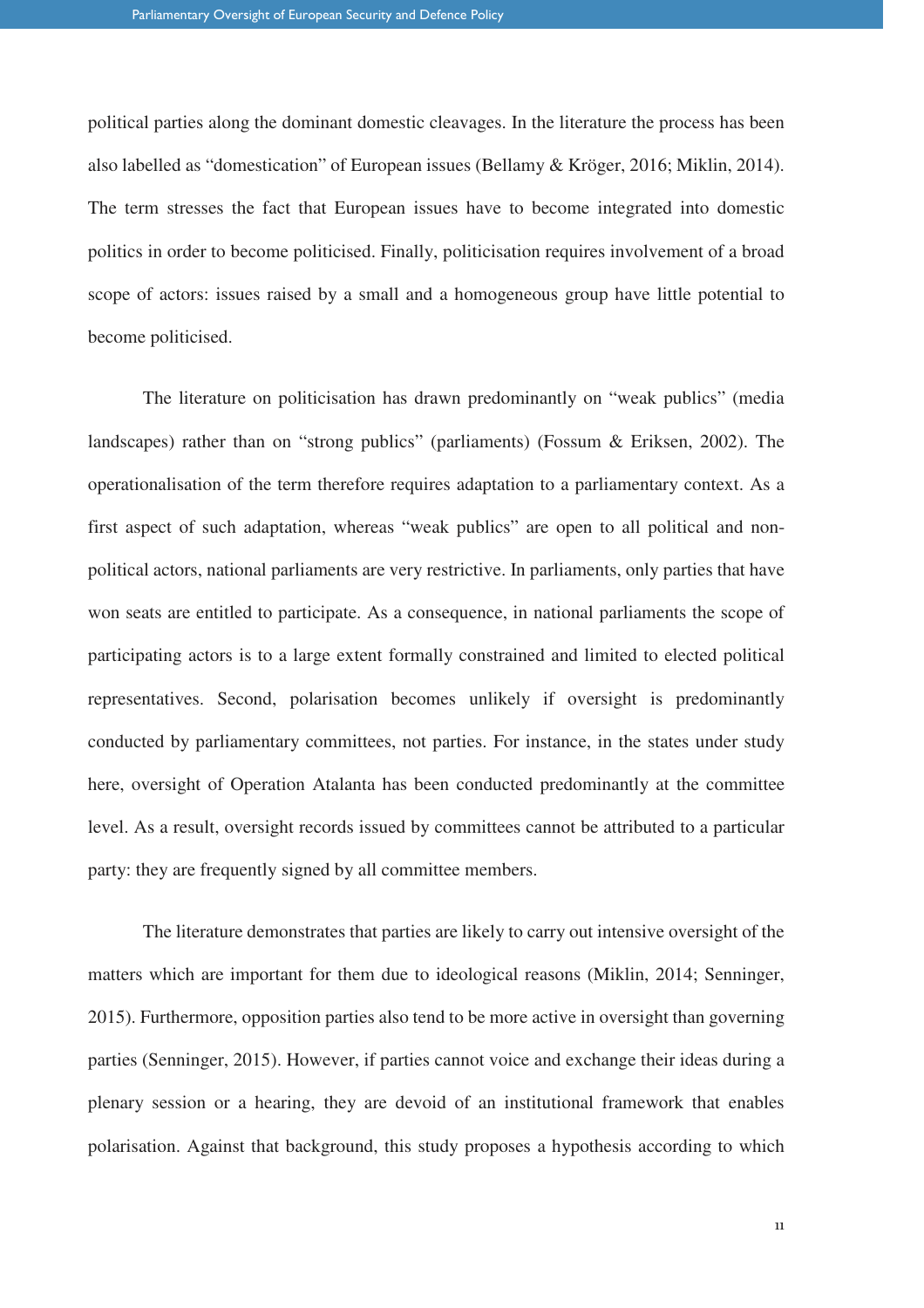*high domestic salience and polarisation of Operation Atalanta translate into intensive parliamentary oversight*.

#### **D. Concepts, methods and the research design**

The dependent variable measures the *intensity* of oversight performed through all oversight activities concerning Operation Atalanta in a given state under study. The time-frame of the analysis extends from December 2008, when Operation Atalanta was approved by the Council, to March 2013. The time-frame of the analysis thus covers a period of almost five years, which allows us to investigate the dynamics of parliamentary oversight. In the course of the analysis we identified and clustered all parliamentary written and oral records related to Operation Atalanta, such as minutes from plenary sessions, question-hours, written or oral questions and reports. Our analysis covered all parliamentary chambers in the states under study. All the analysed documents were available in the original languages on the internet pages of the relevant parliaments.

Drawing on the secondary literature we anticipated that the level of formal competences in the deployment of troops is likely to account for parliamentary oversight practices. Therefore, we analysed primary and secondary legislation in each state under study and eventually clustered our states into the following categories: parliaments with strong powers (Germany and Spain) and those with moderate or no formal competences (France, Luxembourg and the UK) (see Table 1 below). All the legal documents were available in their original languages on the internet pages.

#### Table 1: Case-selection.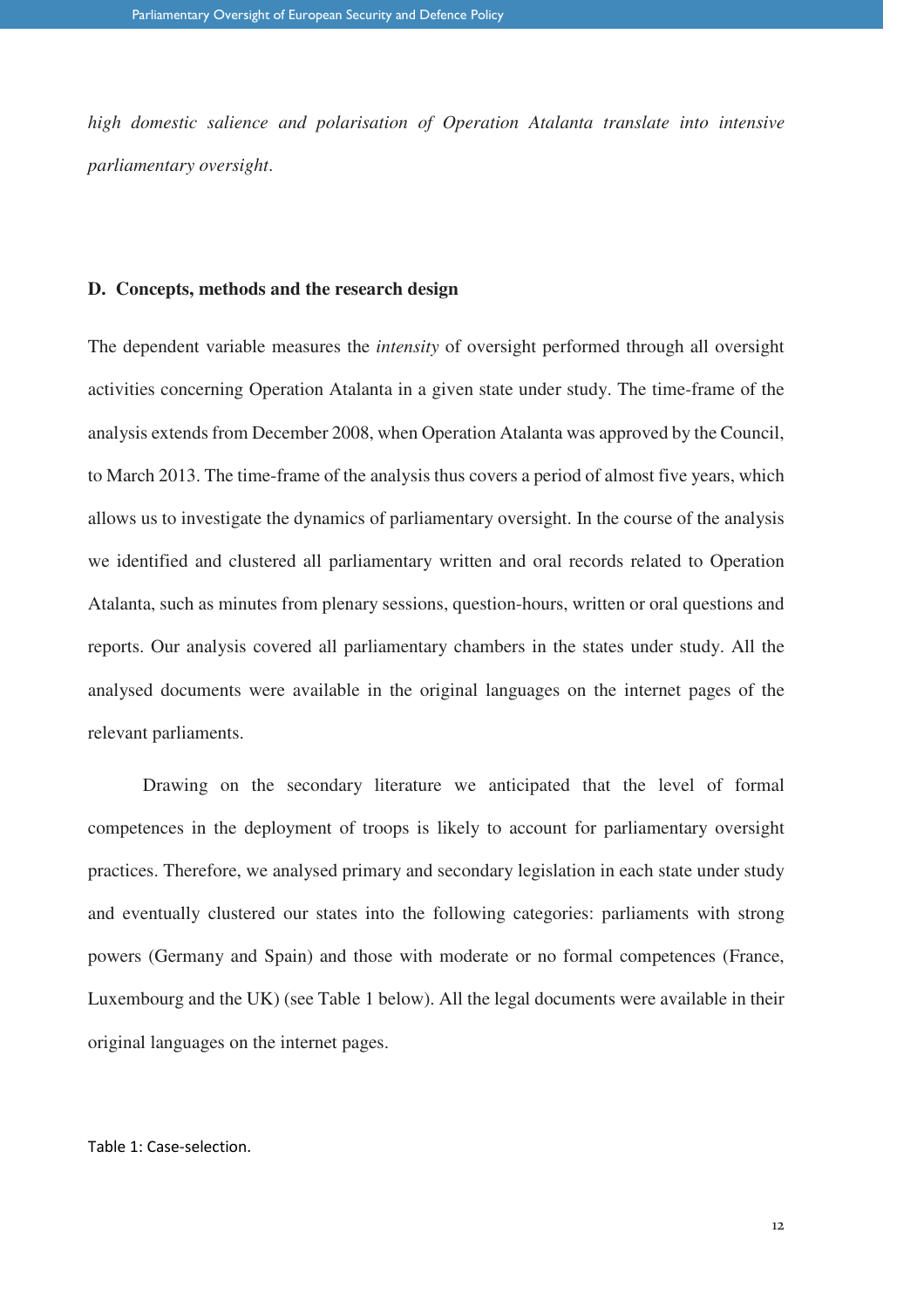|               |                                       | Politicization |                 |  |  |
|---------------|---------------------------------------|----------------|-----------------|--|--|
|               |                                       | strong         | moderate/absent |  |  |
| formal strong |                                       | Germany        | Spain           |  |  |
|               | powers   moderate/absent   UK, France |                | Luxembourg      |  |  |

Source: Own analysis.

In order to test the impact of willingness we analysed discursive content of parliamentary oversight documents. In particular, we assumed that discourses would be helpful in establishing in which states under study Atalanta became politicised (meaning domestically salient). Furthermore, we assumed that discourses would also help us to establish which particular discursive frames were related to politicisation or its absence.

In order to analyse the discursive content of oversight documents, the study employed frame analysis. In this study, frames are defined as 'persistent patterns of cognition, interpretation and presentation of selection, emphasis and exclusion by which symbol-handlers routinely organize discourse' (Gitlin, 1986). Gamson and Modigliani (1989) define frames as 'interpretative packages' at the core of which is a 'central organising idea, or frame, for making sense of relevant events, suggesting what is at issue'. Frames also 'define problems, diagnose causes', 'make moral judgements' and 'suggest remedies' (de Vreese and Kandyla, 2009). Frames, as speech acts, contain the following elements: (A) a sender (in this case an MP or an institutional body such as a parliamentary commission), (B) the subject of the statement (here: Operation Atalanta), (C) evaluation of a subject (what it is a case of). During the analysis we identified three major frames: national, European and international. Having coded and clustered all the frames, we examined which frames contributed to conducting oversight activity beyond formal procedures.

The abovementioned analytical structure has been used in order to develop a 'codebook', an analytical tool enabling an empirical analysis of different cases using the same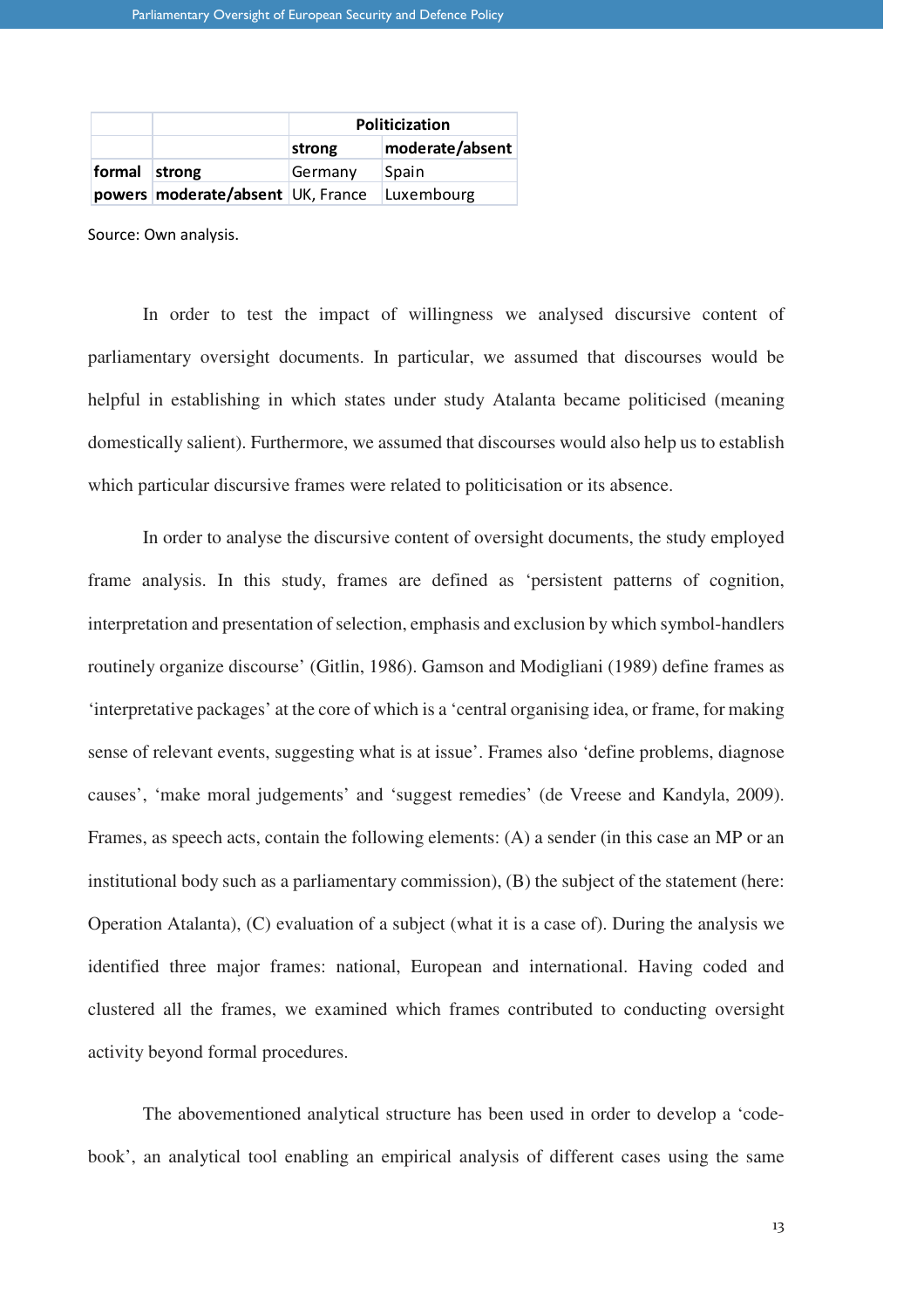procedure. The analysis has been conducted with help of the Atlas.ti software which allows systematic, qualitative analysis of discourses. The analysed documents<sup>3</sup> were selected representatively given the time of their publication and their form (debate, reports or questions). The documents were analysed (coded) in their original languages by the authors.

#### **E. Explanatory variable 1: Legal powers of parliaments in military deployments**

The German Basic Law does not make references to the deployment of armed forces abroad. However, in its decision of 12 July 1994, the Federal Constitutional Court ruled that every deployment of armed forces requires the essential prior approval of the German Bundestag.<sup>4</sup> This was confirmed in a decision taken in 2008.<sup>5</sup> The Parliamentary Participation Act 2 (2005) Bundesgesetzblatt I 775) identifies a standard and a simplified procedure. According to the standard procedure (Art. 3), the government asks the Bundestag to authorise an operation and presents detailed information on national contribution, duration of operation, goals, territory of operation and costs. The Bundestag can approve or reject the bill, but cannot change the mandate of the operation in any respect. Extension of or changes to the mandate also have to be approved by the Bundestag.

The simplified procedure stipulates that in low-risk and low-cost operations the Bundestag should be informed by the government only on the launch of the operation. An operation is approved if the Bundestag does not object within seven days of the announcement. In case of objections, the standard procedure is initiated. Effectively, both the launch of Atalanta and the extension of the mandate have been approved in the standard procedure.

 $\overline{a}$ 

<sup>&</sup>lt;sup>3</sup> The list of all analysed documents is provided in the online appendix.

<sup>4</sup> AWACS/Somalia Case, BVerfGE 90, 286 (1994).

<sup>5</sup> AWACS/Turkey Case – BVerfG, 2 BvE 1/03, (7 May 2008).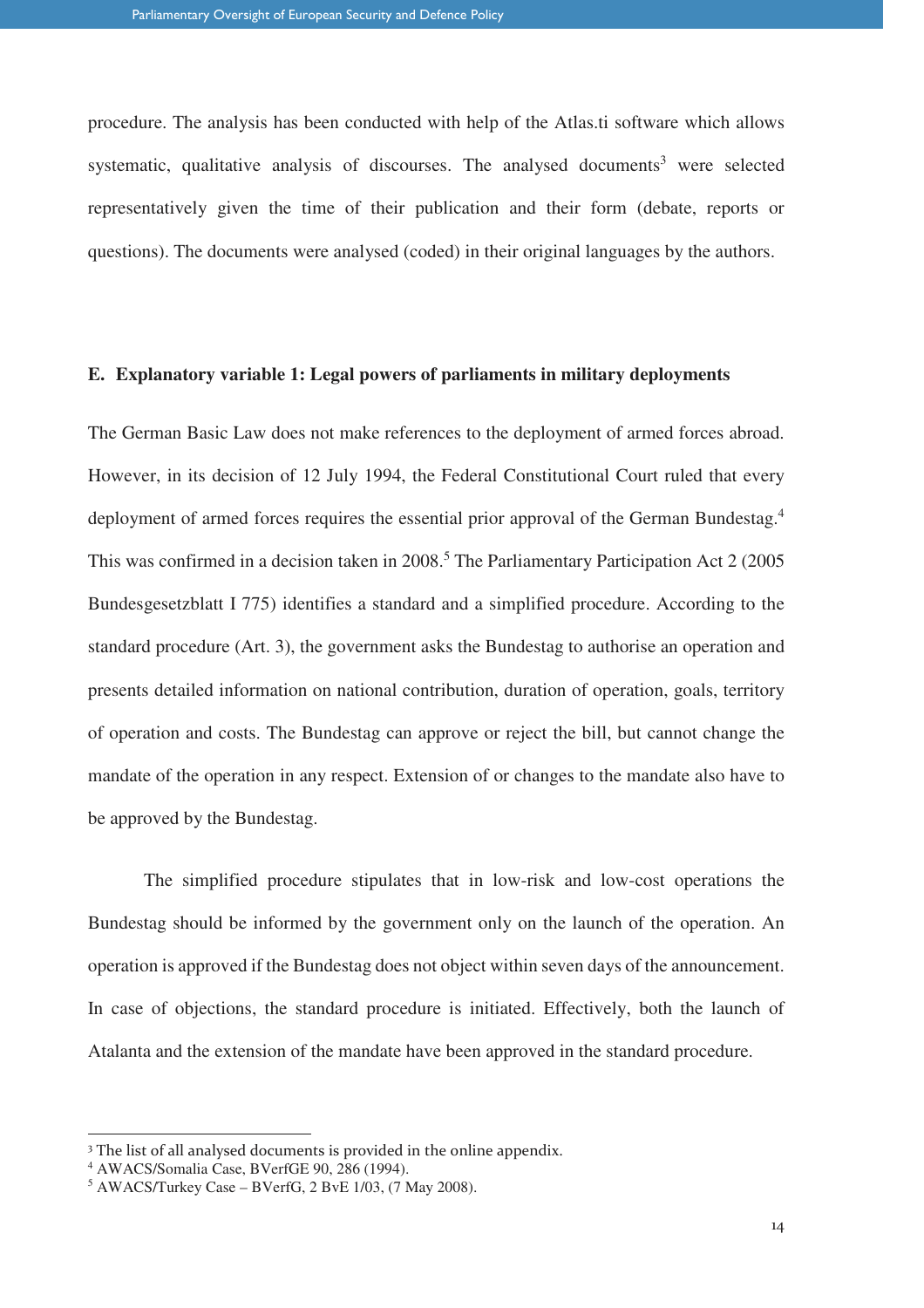The Bundestag used its prerogatives very efficiently and controlled the development of the Operation through plenary debates, votes and frequent written questions. The Bundesrat issued one substantial report devoted to piracy on the high seas preceded by a conference devoted to that issue<sup>6</sup> as well as a resolution. The Bundesrat does not have competences in the deployment of military troops. Its legislative powers are limited to issues affecting policyareas in which federal states enjoy their powers. Piracy became a concern for the Bundesrat only in the context of regional asylum-politics and protection of German trading vessels.

In Spain, Article 63(3) of the Spanish Constitution of 1978 establishes that it is up to the King, following authorisation by the *Cortes Generales*, to declare war and to make peace. Regarding the deployment of national troops, the Spanish Organic Law on National Defence 5/2005 requires previous consultation and authorisation only by the Congress of Deputies when the operation is not related to defence of the national territory (Articles 4.2 and 17). Therefore, debate and vote are required. The Senate, for its part, does not have formal competences in the deployment of troops. According to Article 19, the operation must comply with the following conditions: (a) it must be requested by the foreign government in whose territory the operation takes place or authorised by the United Nations Security Council or established by international organisations such as the European Union or NATO; (b) it must fulfil defensive, humanitarian, stabilisation or peace-keeping aims recognised by the abovementioned international organisations; (c) it must comply with the UN Charter. Hence, in Spain the Operation was authorised by parliamentary vote preceded by plenary debates and the Spanish legislator conducted the oversight predominantly through plenary debates, a vote and written questions.

 $\overline{a}$ 

<sup>6</sup> Bundesrat, Report (2011): Bekämpfung der Seepiraterie Rechtliche und tatsächliche Möglichkeiten zum Schutz deutscher Handelsschiffe.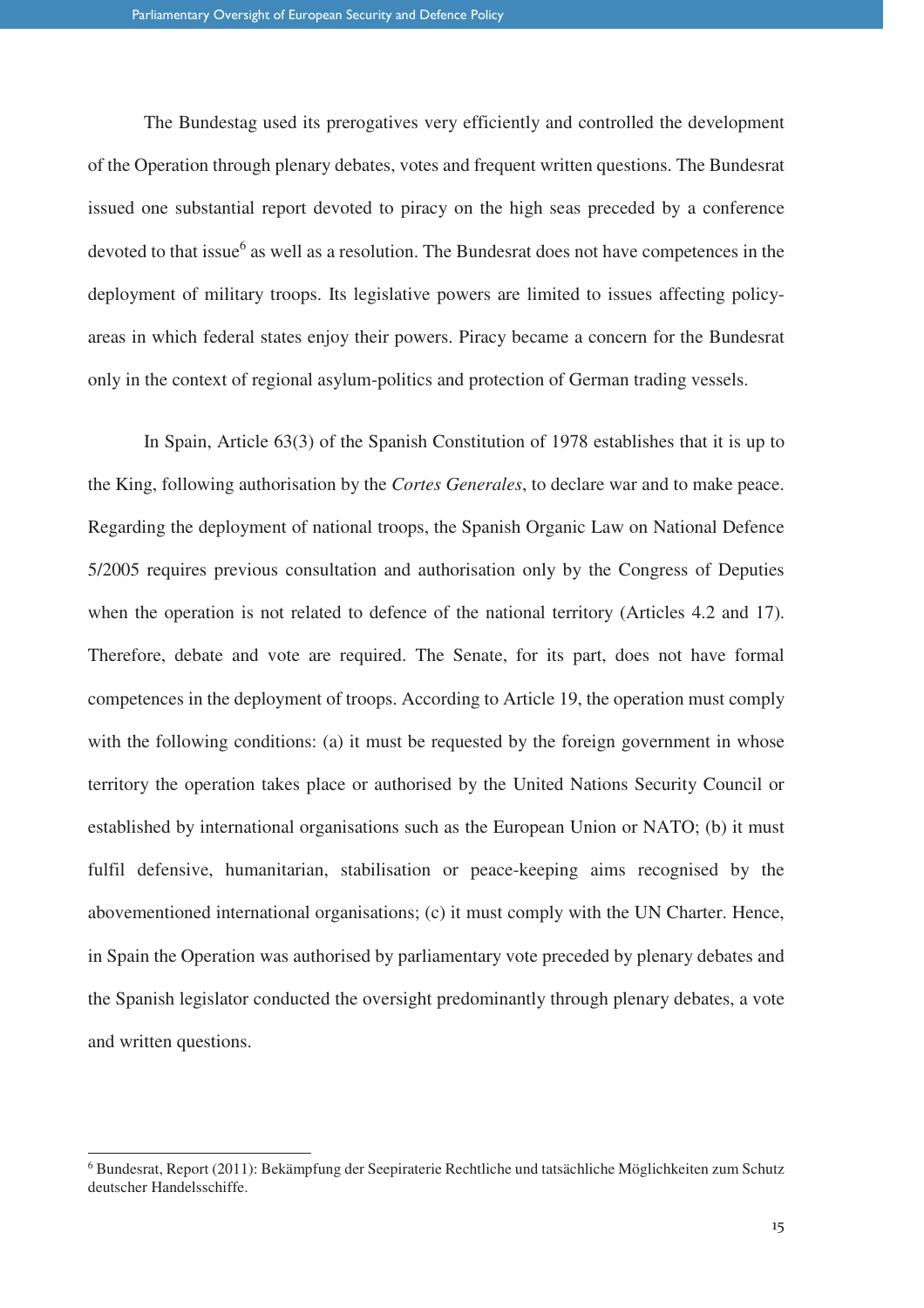Concerning Luxembourg, Article 37(6) of its Constitution stipulates that the Grand Duke is entitled to declare war and the cessation of hostilities after two-thirds of the members of the Chamber of Deputies (unicameral legislature) so authorise. The Law of 27 July 1992 regulates Luxembourg's participation in peace-keeping operations authorised by international organisations of which Luxembourg is a member. According to this law, the decision to deploy troops is taken by the government after consultation with the competent commissions of the Chamber of Deputies, together with the mandatory opinions of the Conseil d'Etat and the Conference of Presidents of the Chamber of Deputies, and takes the form of a *règlement grand-ducal* (RDG). The RDG is never submitted to a vote before the Chamber in full, but the Chamber is always informed on the matter. In fact, the Conference of Presidents comprises the president of the Chamber together with those of each political party and technical group. As a result, the oversight of Operation Atalanta took place rather at the committee level, where the launch and particularities of the Operation were debated and approved. The Chamber of Deputies was informed about all the proceedings of the committee.

As for France, Article 35 of the French Constitution stipulates that a declaration of war must be authorised by the Parliament (Parliament comprises the National Assembly and the Senate). However, when it comes to the deployment of forces abroad, the government shall only inform the Parliament about such a decision, as well as the details and objectives of the operation. Parliament may debate the operation but is not entitled to vote. However, if the operation exceeds a period of four months, the government is obliged to ask the Parliament to authorise an extension of the operation, but it can also ask the National Assembly to make the final decision. Accordingly, Parliament was informed about the launch of Operation Atalanta but its extension was approved by a tacit agreement by the Foreign Affairs Commission of the National Assembly. However, the French contribution and the particularities of the Operation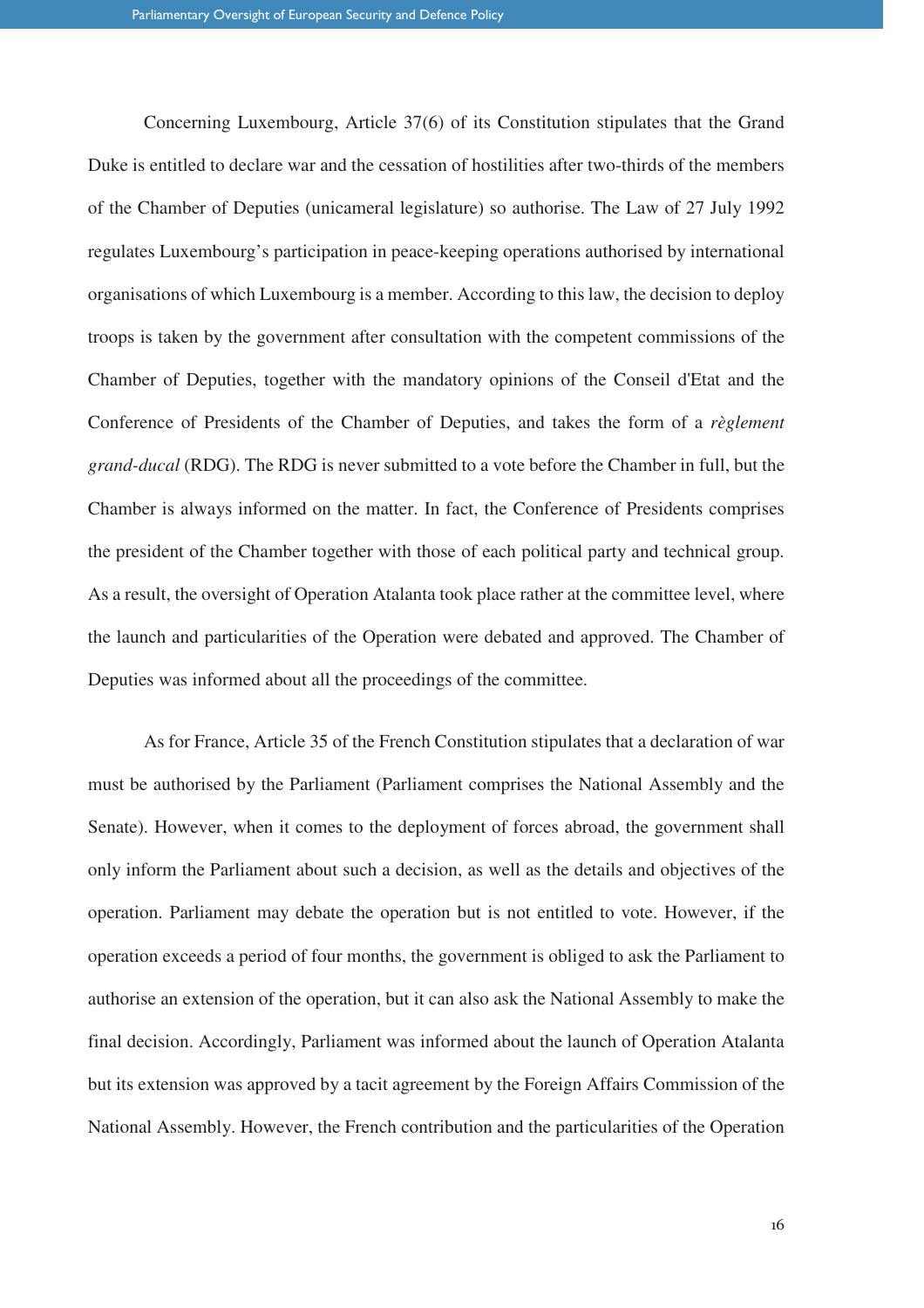were subject to several question-hours. Furthermore, the launch of Atalanta triggered further legal reforms; in particular, France reformed its law on piracy.

In the United Kingdom, the monarch may declare war and deploy armed forces abroad without seeking the consent of Parliament. However, although Parliament has no formal role in the process, the government traditionally consults Parliament on that decision and informs it about the progress of military operations.<sup>7</sup> In the House of Lords, bills which are not given to a Committee of the Whole House are instead sent to a Grand Committee (for instance, when the Lords do not have competence to vote on the issue). The proceedings are identical to those in a Committee of the Whole House but decisions must be made unanimously. Any Member of the House of Lords may attend a Grand Committee. The debates are attended by government ministers who are expected to answer questions posed by the Lords. In the House of Commons it is the Foreign Affairs Committee that is mostly involved in European security and prepares the agenda of the chamber on these matters. Like the House of Lords, the House of Commons does not have competence to vote on the issue. Therefore, the launch of the Operation was not conditioned on the consent of the British Parliament. However, the House of Lords but also the House of Commons engaged in the oversight of the Operation despite the lack of any formal powers in security policy. Both chambers employed oversight measures, such as reports and written and oral questions, which are not strictly regulated by law.

#### **F. Explanatory variable 2: The impact of politicisation**

 $\overline{a}$ 

Our empirical findings demonstrate that Operation Atalanta was framed differently in the states under study (see Table 2 below). The table below presents the distribution of the three

<sup>7</sup> House of Lords, Select Committee on the Constitution. (2006). *Waging war: Parliament's role and responsibility*, (15th Report of Session 2005–06, Volume I: HL Paper 236-I). Authority of the House of Lords. *London*: The Stationery Office Limited.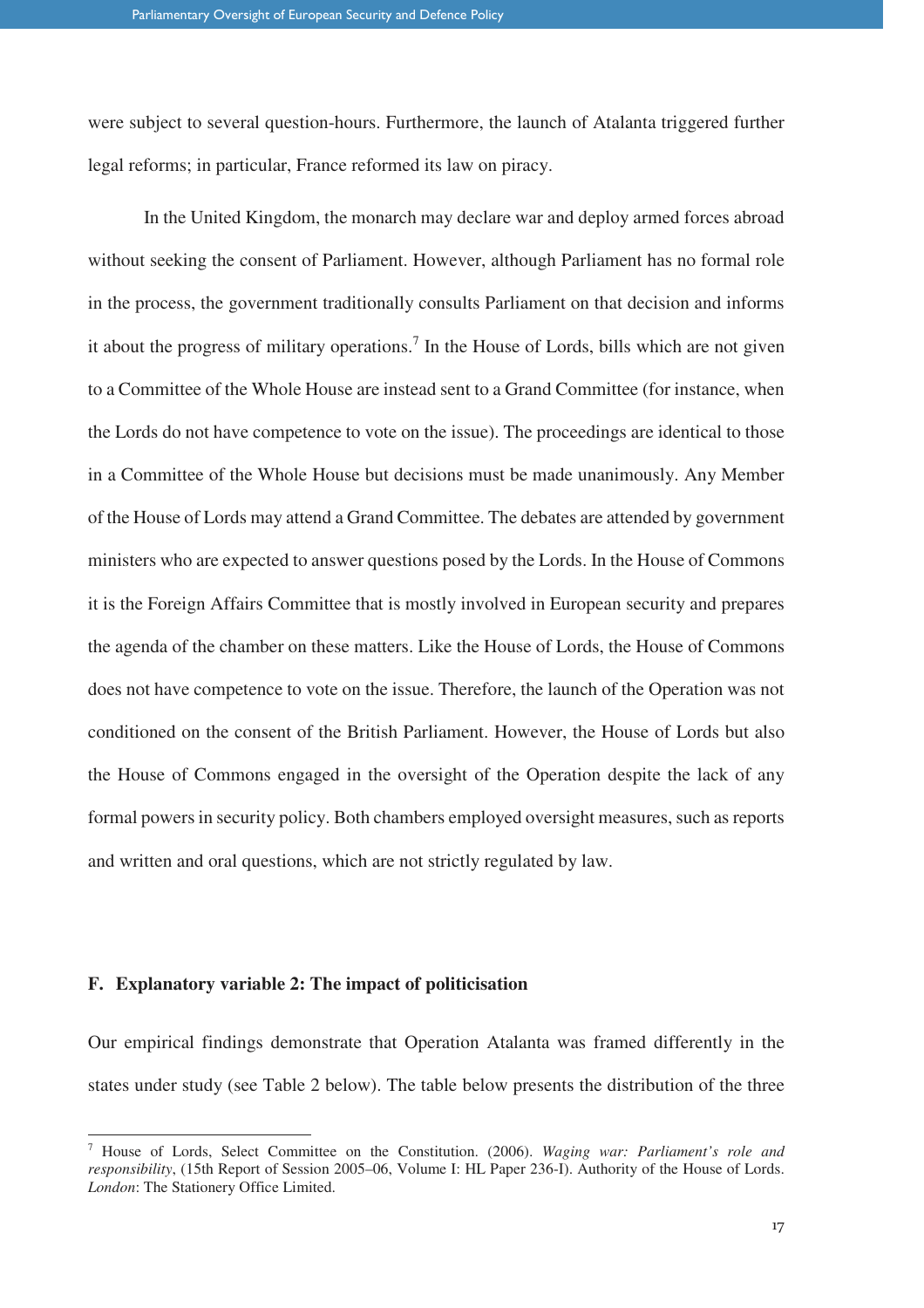major frames (national, European and international) across the states under study. The results are presented as a share of discursive frames identified in each state under study. The number of coded frames was small in Luxemburg; however, the analysis covered *all* available oversight documents. In contrast, in other states under study the analysis was based on representative samples.

|            | Level    |                 |               | <b>Totals</b> |                |
|------------|----------|-----------------|---------------|---------------|----------------|
| state      | national | <b>EU level</b> | international | ℅             | no.            |
| UK         | 43%      | 25%             | 32%           |               | 100% 205 codes |
| France     | 46%      | 24%             | 31%           |               | 100% 72 codes  |
| Germany    | 44%      | 19%             | 37%           |               | 100% 121 codes |
| Spain      | 32%      | 22%             | 46%           |               | 100% 107 codes |
| Luxembourg | 0%       | 32%             | 68%           |               | 100% 22 codes  |

Table 2: Dominant frames in states under study.

Source: Own analysis.

In all states under study the dominant type of frames was either national or international, but not European. The results confirm, to a large extent, our knowledge. For example, Riddervold (2011) demonstrated in her study that parliamentarians were more likely to frame Atalanta as an international rather than a European operation.

The qualitative analysis investigated specific sub-frames within each major category. The sub-frames have not differed substantially across the states under study. National subframes focused on national interests and national security. In particular, parliamentarians would argue that national financial interests have been directly affected by the problem of piracy in the Gulf of Aden; MPs referred frequently to financial loses of the shipping industry, insurance companies or banks that were involved in ransom payments. Furthermore, national sub-frames often concerned security. In particular, MPs claimed that piracy is a direct threat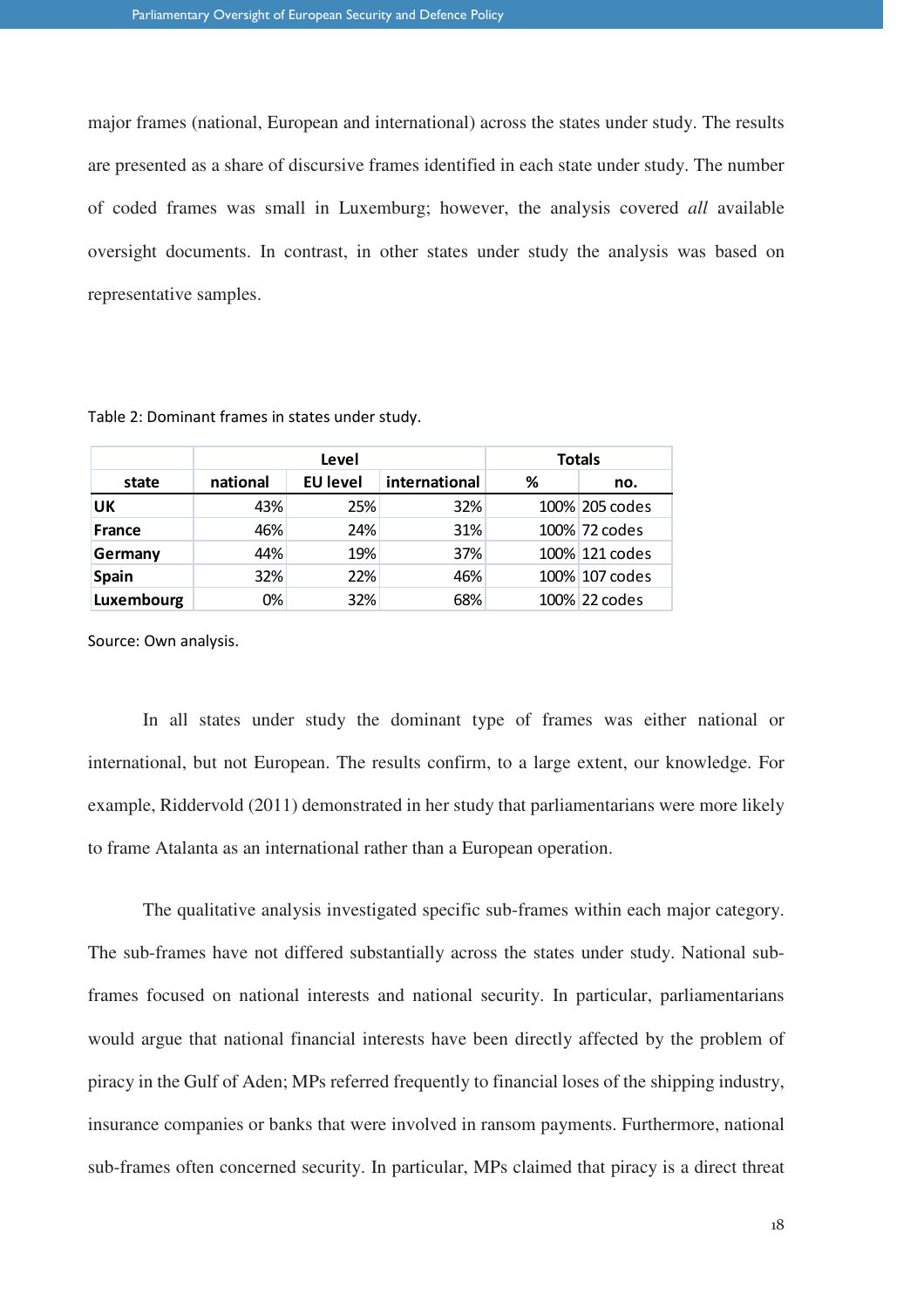to domestic security. They would provide examples of nationals (crew members, soldiers or tourists) kidnapped or even killed by pirates in the Gulf of Aden:

"The crimes committed on the high seas off the coast of Somalia […] have a direct impact on the UK's security, prosperity and the lives of British people. Piracy off the coast of Somalia has escalated over the last four years and is a major concern for the UK. The threat is not primarily to UK ships as very few have been captured. Rather, the threat is to the UK's economy and security."<sup>8</sup>

Another theme within national frames was the prosecution of pirates in national courts. Parliamentarians frequently enquired about further information regarding the matter.

If there were institutional conditions which allowed polarisation (such as a plenary debate), the political conflict accompanied only national frames, and, more specifically, national security. In particular, parliamentary parties often had difficulties in agreeing the level of threat their national military personnel should be exposed to. For instance, parties located on the left-wing of the political spectrum often argued that the presence of troops on the beaches of Somalia would be too risky.

Interestingly, international and European framings of Operation Atalanta were more concerned with the *agency* of the Operation, namely: "With Atalanta the EU can demonstrate there (the Gulf of Aden) its maritime military power.<sup>9</sup>" European sub-frames stressed that Atalanta has been the first European maritime operation. Frequently, parliamentarians congratulated European decision-makers on the launch of the operation. There was a widespread agreement among national parliaments that the Operation has been a success:

 $\overline{a}$ 

<sup>8</sup> Report by the House of Commons "Piracy off the Coast of Somalia", 2010-12.

<sup>9</sup> "Mit Atalanta kann die EU ihre maritimen militärischen Fähichkeiten dort demonstrieren." , Dr. Normal Paech, Die Linke, 17.12.2009.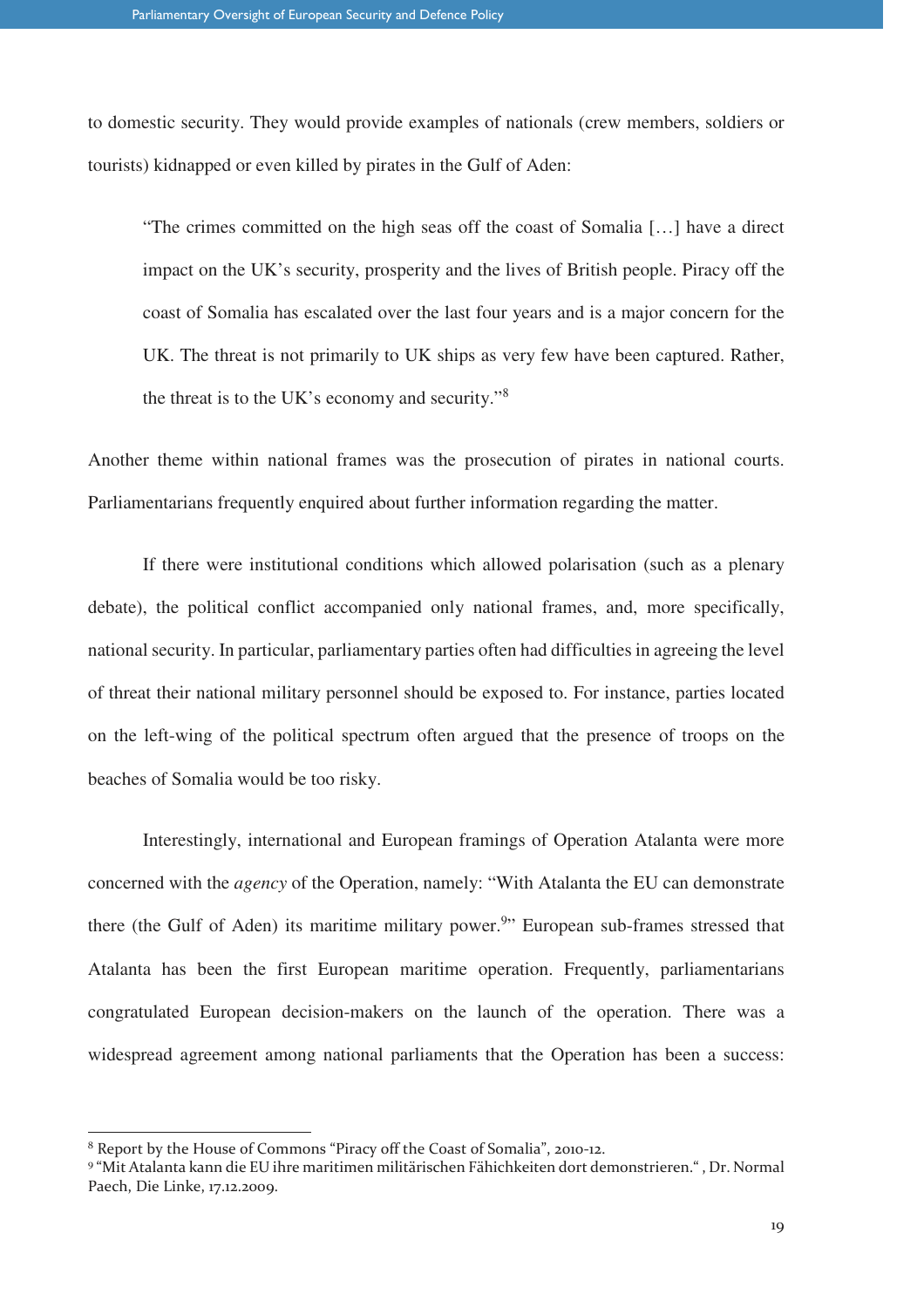"Even in peaceful times, no national navy could provide security within such a large area<sup>10</sup>" In order to support that claim, MPs referred to decreasing number of attracts and a prominent military presence in the region. They acknowledged, nonetheless, that various matters still require improvements at the EU level, such as monitoring of pirates' financial transfers.

International frames were also focused on agency. Parliamentarians stressed frequently that the operation has an international mandate. They would also observe that maritime security has a very prominent international dimension: "Operation Atalanta exemplifies that nowadays national security is an integral part of global security."<sup>11</sup> Parliamentarians also stressed that Operation Atalanta protects vessels transporting food to poor regions of Africa within the World Food Programme. Regarding the prosecution of pirates, national parliaments discussed the possibility of establishing an international tribunal. However, that option has been quickly discarded for legal reasons. Instead, parliamentary work concentrated on developing an institutional basis responsible for prosecution and imprisonment in Somalia's neighbouring states as well as in the European Union.

#### **G. The dependent variable: Parliamentary oversight of Operation Atalanta**

 $\overline{a}$ 

The dependent variable of the study has been defined as the parliamentary oversight practice of Operation Atalanta. The comparative analysis demonstrates that national parliaments engaged differently in various forms of oversight (see Figure 1 below). Voting is the most

<sup>&</sup>lt;sup>10</sup> "Ninguna flota nacional podría garantizar por sí sola en tiempos de paz la seguridad de esta tan vasta franja de mar." Chacón Piqueras, Minister of Defence, PSOE, 21.01.2009.

<sup>&</sup>lt;sup>11</sup> "La operación Atalanta es un buen ejemplo de cómo hoy nuestra seguridad nacional forma parte también de la seguridad global." Chacón Piqueras, Minister of Defence, PSOE, 21.01.2009.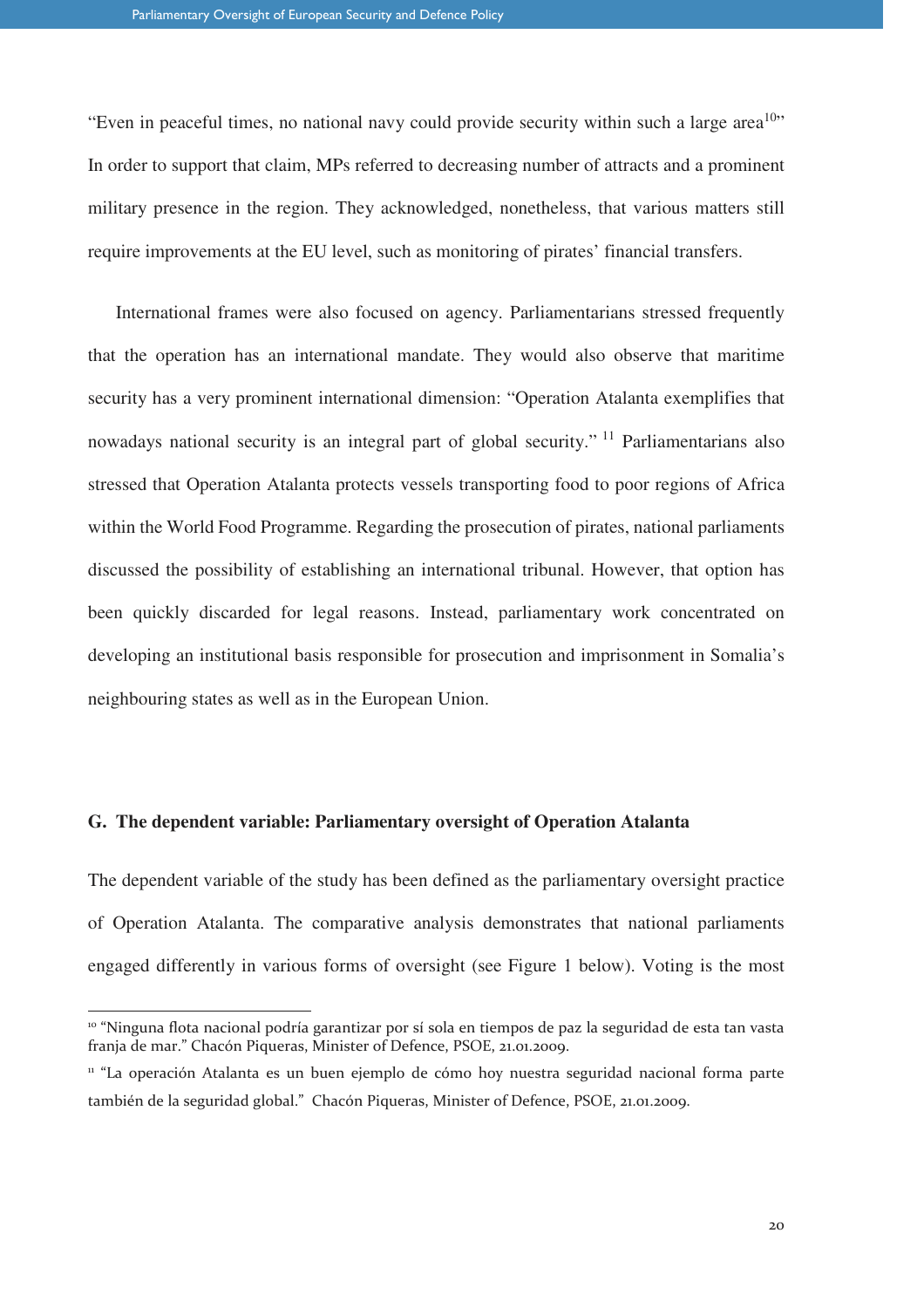powerful but also the most strictly regulated form of oversight, hence only parliaments that enjoy the entitlement to vote on troops' deployment (Germany and Spain) exercised that right. Plenary debates constitute an integral part of the legislative process. As a result, only parliaments that are entitled to be consulted can hold a plenary (Germany, Spain and France).

Figure 1: Parliamentary oversight of Operation Atalanta in the UK, Germany, Spain, France and Luxemburg, December 2008 - March 2013.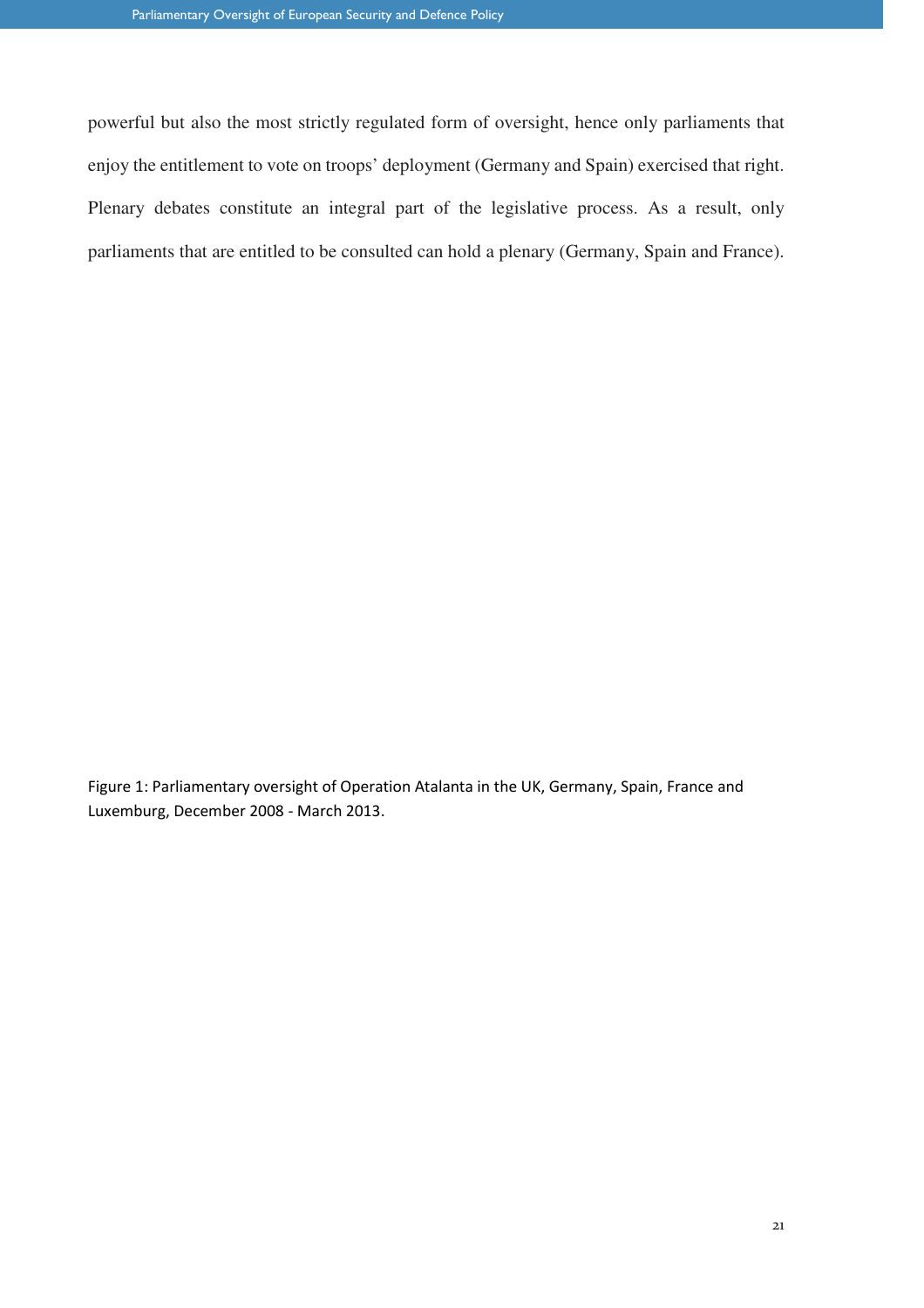

Source: own analysis.

The three other forms of oversight, namely, hearings, written questions and reports are not strictly regulated. Interestingly, the data demonstrates that parliaments with weak formal powers were not automatically less active than parliaments with strong legal powers. In particular, the highest number of hearings took place in the British parliament (no formal powers in deployments), the French parliament issued most written questions (moderate powers), and furthermore, these two parliaments also issued most written reports. How can we account for that phenomenon?

The comparative data of frame-analysis demonstrates the following pattern: parliaments with weak or absent formal powers that were exceptionally active through weakly-regulated forms of oversight (UK and France), employed predominantly national frames. Apparently, parliamentary oversight intensified if Operation Atalanta became domestically politicised. What is interesting, European frames were less frequent than international frames in these two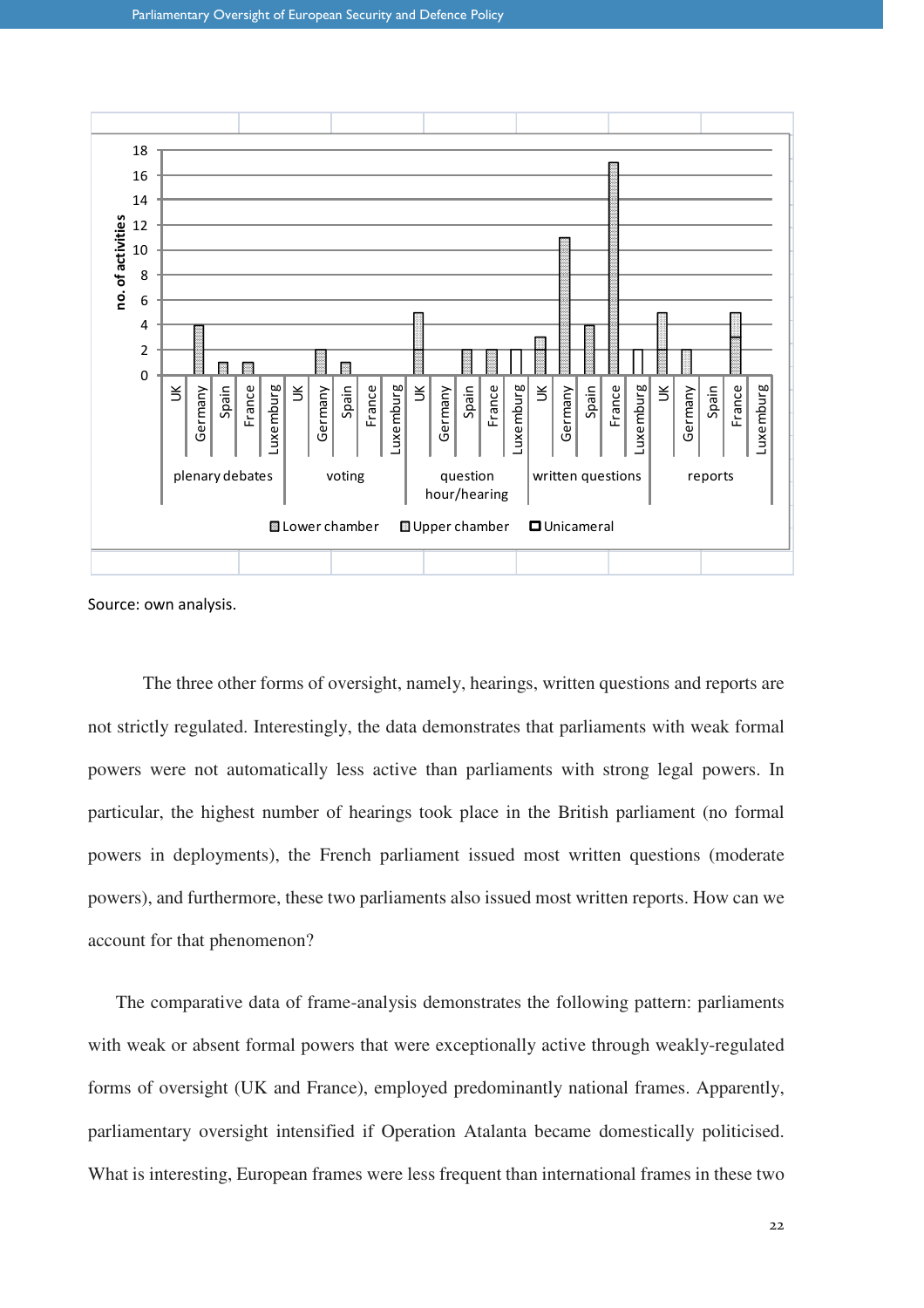states. On the other hand, the national parliament in Luxembourg would not engage in oversight beyond mandatory oversight procedures. The frame analysis demonstrated that Operation Atalanta acquired predominantly international framing. At the same time, national frames were entirely absent. For example, in Spain, where the parliament has not engaged intensively in weakly-regulated forms of oversight, international frames were dominant. In Germany, the parliament has been active both in strictly and weakly-regulated forms of oversight. The overall intensive activity of the German parliament can be explained with strong formal powers in military deployments as well as a prominent politicisation of Operation Atalanta manifested by a high share of national frames.

#### **H. Discussion and conclusions**

This article analyses how the *interplay* between formal competences and non-formal factors influenced parliamentary oversight of European security policy. The article focuses on oversight of the EU NAVFOR Operation Atalanta in the years 2008-2013. According to the dominant argument in the field, strong formal competences (operationalised as the right to vote on deployment of troops) empower national parliaments to conduct intensive oversight. However, the counter argument stipulates that parliamentary oversight also depends on administrative resources and the willingness of legislators to get involved in a given policy. Given the fact that administrative support in EU member states has converged significantly over the last few years (Högenauer & Neuhold, 2015), the article investigates the impact of two factors: formal legal powers and the willingness to perform oversight. Regarding the latter, it has been assumed that the major force driving such willingness is the politicisation (or "domestication") of an EU issue.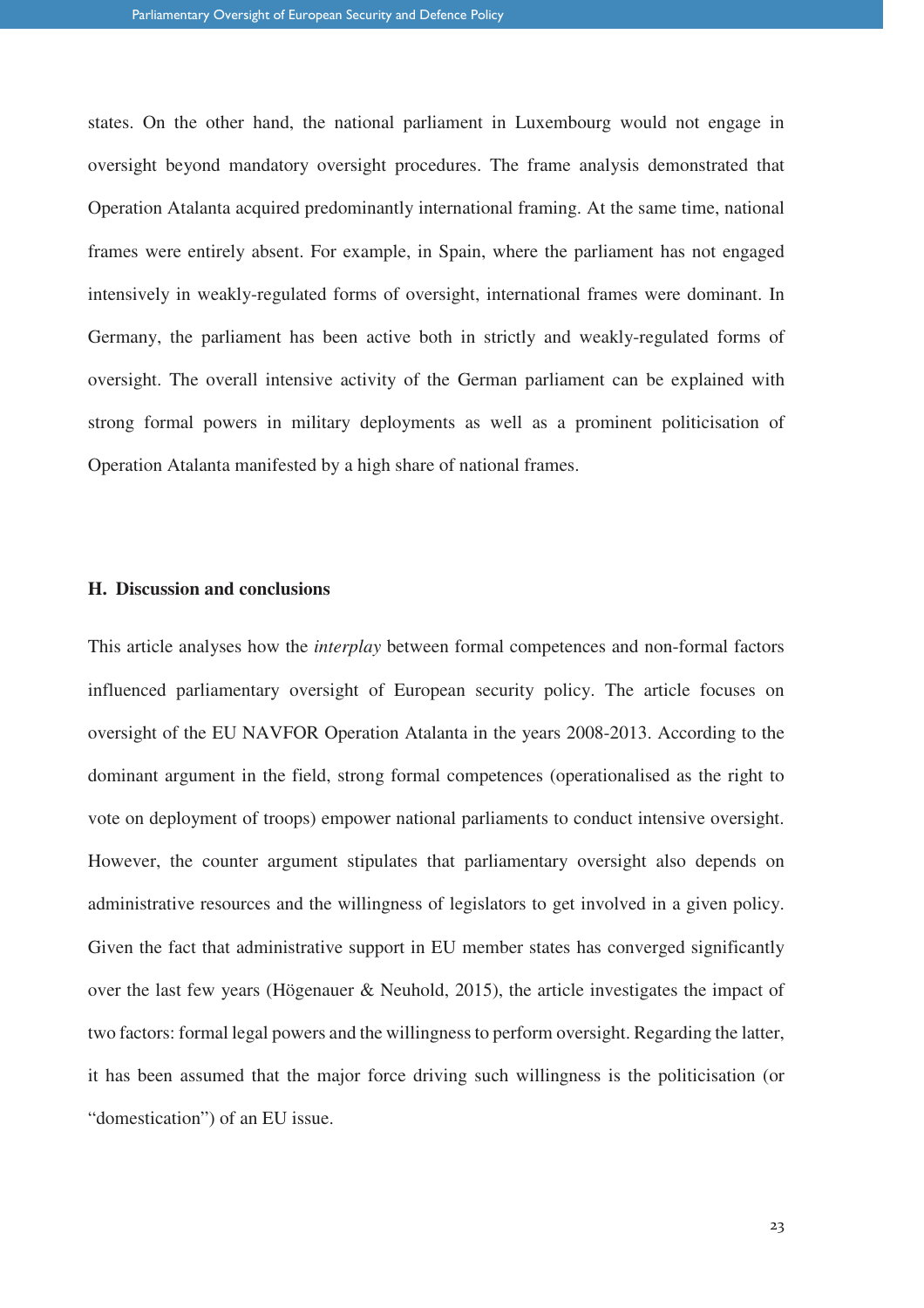The empirical inference was based on the following: the analysis of parliamentary oversight activity such as voting, plenary sessions, hearings, written questions or reports in each state under study (the dependent variable); the analysis of primary and secondary national legislation regulating parliamentary powers in deployments (explanatory variable); and the analysis of the Operation's politicisation in parliamentary written and oral discourses (explanatory variable).

The article posed the following questions: How does the interplay of legal competences and parliamentarians' willingness influence oversight practice? Do strong formal powers automatically translate into intensive parliamentary oversight? What non-formal factors are likely to motivate national parliaments to conduct oversight *beyond* mandatory formal procedures?

The case-selection was based on the two explanatory variables and included the following: a parliament with strong formal powers and strong politicisation (Germany); parliaments with moderate or absent formal powers and strong politicisation (UK and France); a parliament with moderate or absent politicisation and strong formal powers (Spain); and a parliament with moderate or absent politicisation and formal powers (Luxembourg).

Apparently, the existence of formal powers is not necessary for parliaments in order to conduct oversight. When MPs have strong incentives to engage in oversight (as in the UK or in France), they can do so – by means of written questions or reports – despite the lack of strong formal powers. The article demonstrates that politicisation is also likely to foster parliamentary oversight of parliaments with strong formal powers (Germany). On the contrary, if formal powers are not accompanied by politicisation (as in the case of Luxembourg and, to some extent, Spain), parliaments are likely to limit their oversight to mandatory procedures.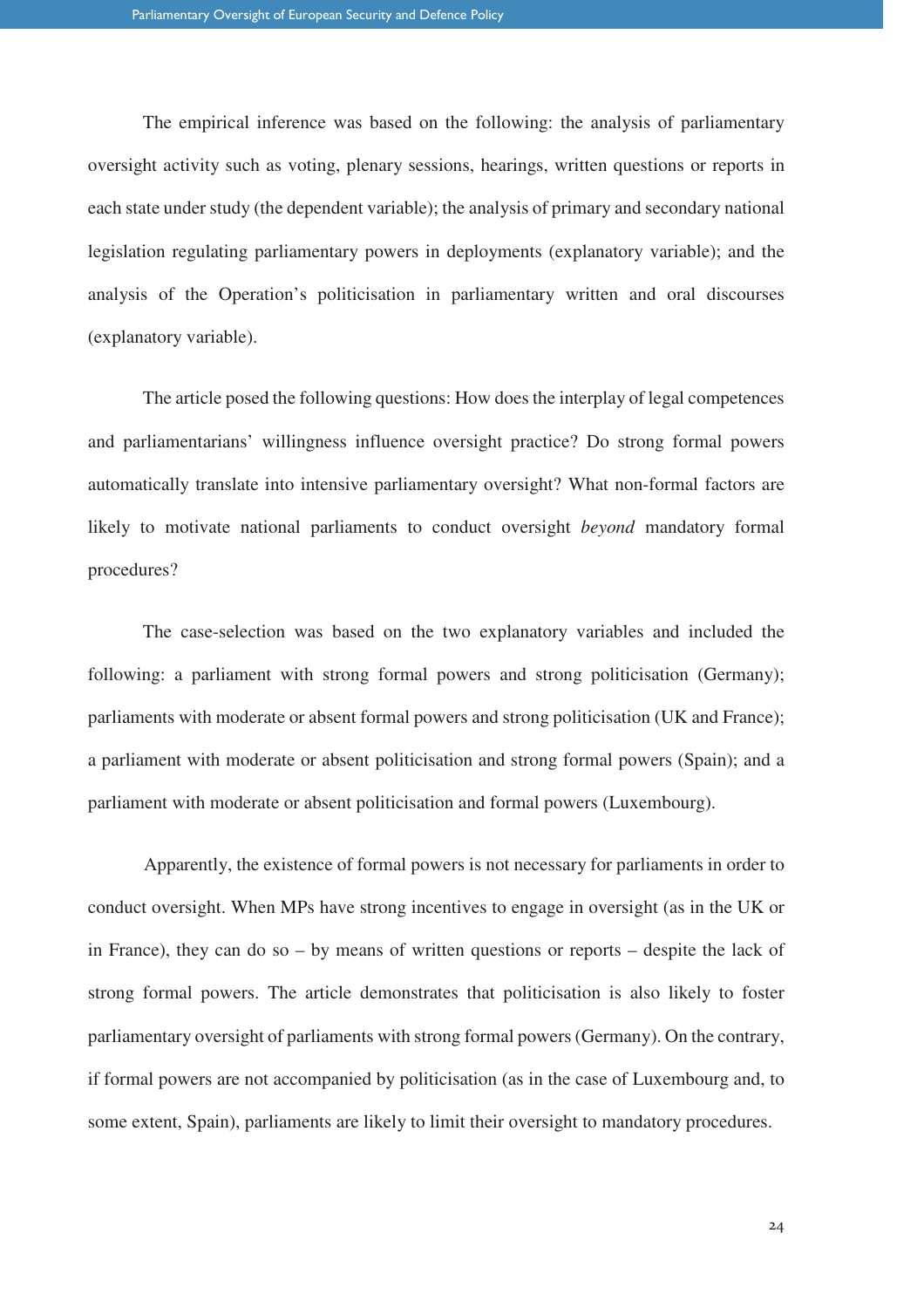However, the question remains how to convince national parliaments that there is a reason to look at Europe? First, our findings suggest that only parliaments which perceive a given EU security issue as domestically salient and polarising are likely to conduct oversight of it beyond mandatory procedures. As the data demonstrates, increasing formal powers may not automatically generate more intensive oversight. If formal powers are not accompanied by domestic politicisation, legislators are unlikely to engage beyond mandatory procedures. Interestingly, the article demonstrates that even de-nationalised, de-territorialized and geographically distant military operations require domestic politicisation in order to become subject to intensive oversight. In other words, parliaments are less likely to conduct oversight beyond formal procedures unless they establish a direct link between a European military operation and national economic or security interests.

Perhaps it is worthwhile to consider whether the Inter-Parliamentary Conference for the Common Foreign and Security Policy and the Common Security and Defence Policy (CFSP/CSDP) would become a 'one-size-fit-all' non-formal framework stimulating oversight? The conference creates an opportunity for legislators to become more involved in the CFSP/CSDP. Collective oversight would also reinforce legitimacy of the policy because parliaments would be able to establish how a given issue resonates with other parliaments' positions. However, the question remains whether national parliaments' engagement in collective oversight is likely to be driven by a common sense of responsibility for European security matters or whether it is likely to depend on how domestically salient and polarising a given issue is. There is a necessity to address these questions in further research.

#### **References**

Anghel, S., Born, H., Dowling, H. & Fuior, T. (2008). National parliamentary oversight of ESDP missions. In Peters, D. Wagner. W. & Deitelhoff, N. (Eds), *The Parliamentary*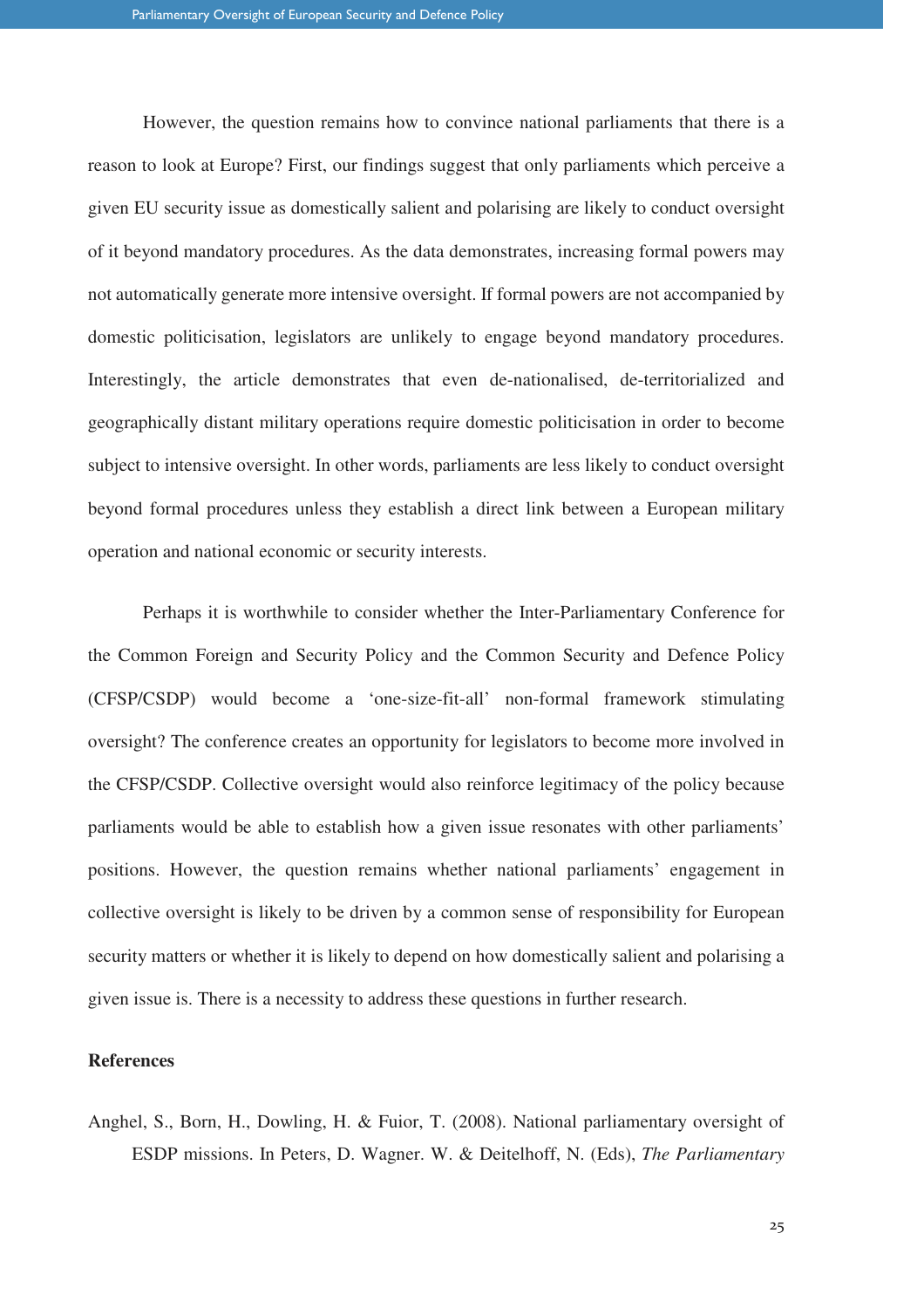*Control of European Security Policy*, ARENA report no 7/08 RECON report no. 6. Retrieved from: http://www.reconproject.eu/main.php/RECONreport0608.pdf?fileitem =3522930

- Auel, K. (2007). Democratic Accountability and National Parliaments: Redefining the Impact of Parliamentary Scrutiny in EU affairs. *European Law Journal* 13(4):487{504.
- Born, H. & Hänggi, H. (2005). The Use of Force under International Auspices Strengthening Parliamentary Accountability, DCAF Policy Paper, No. 7, Geneva: Center for the Democratic Control of Armed Forces.
- Born, H. & Urscheler, M. (2004). Parliamentary accountability of multinational peace support operations. In Born, H. & Hänggi, H. (Eds.), *The double democratic deficit: parliamentary accountability and the use of force under international auspices*, (53-72), Aldershot: Ashgate.
- Born, H., Dowling, A., Fuior, T. and Gavrilescu, S. (2007). *Parliamentary oversight of civilian and military ESDP missions: the European and national levels* (European Parliament, Brussels).
- Christiansen, T., Högenauer, A., Neuhold, C. (2014). The Europeanisation of National Parliaments Post-Lisbon: Bureaucratisation and Transnationalisation rather than more democracy in the European Union? *Comparative European Politics, 12*, 121-140. doi: 10.1057/cep.2012.38.
- De Vreese, C. H. & Kandyla, A. (2009). News framing and public support for a common foreign and security policy. *Journal of Common Market Studies, 47*( 3), 453–482.
- De Wilde, P. and Zürn, M. (2012). Can the Politicization of European Integration be Reversed, *Journal of Common Market Studies*, 50: 137–153. doi: 10.1111/j.1468- 5965.2011.02232.x.
- Dieterich, S., Hummel, H. & Marschall, S. (2009)."Kriegsspielverderber"? Europäische Parlamente und der Irakkrieg 2003. *Zeitschrift für Internationale Beziehungen, 16*(1), 5- 38.
- Dieterich, S., Hummel, H. & Marschall, S. (2010). Parliamentary War Powers: A Survey of 25 European Parliaments. Geneva: Centre for the Democratic Control of Armed Forces, Occasional Paper No 21.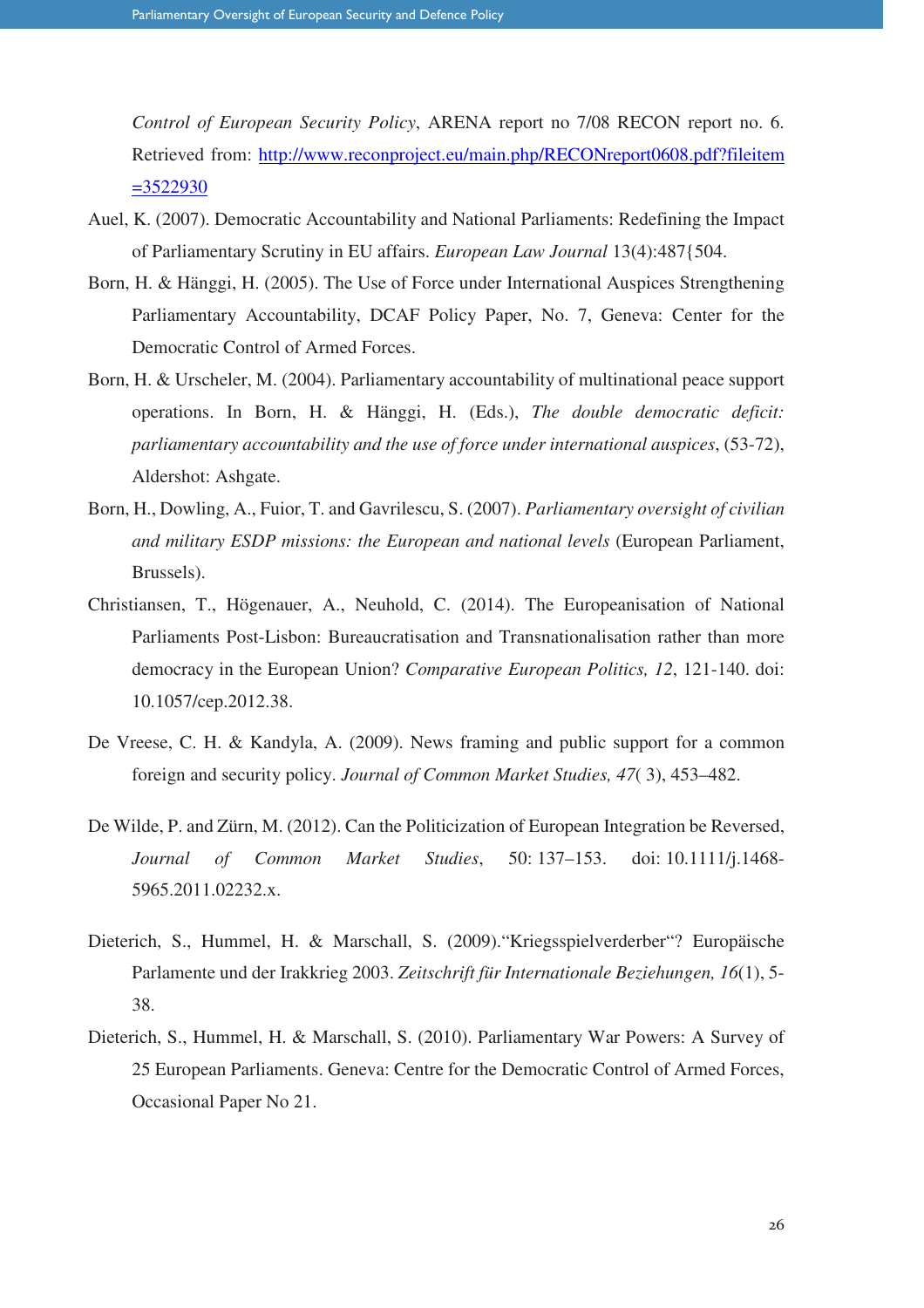- Eriksen, E. O. and Fossum, J. E. (2002), Democracy through Strong Publics in the European Union? *Journal of Common Market Studies*, 40: 401–424, doi: 10.1111/1468- 5965.00362.
- Gamson, W. A. & Modigliani, A. (1989). Media discourse and public opinion on nuclear power: A constructionist approach. *American Journal of Sociology, 95*, 1–37.
- Germond, B. & Smith, M.E. (2009). Re-Thinking European Security Interests and the ESDP: Explaining the EU's Anti-Piracy Operation, *Contemporary Security Policy*, 30:3, 573- 593, DOI: 10.1080/13523260903327741.
- Gitlin, T. (1980). *The Whole World is Watching*. Berkeley: University of California Press.
- Gourlay, C. (2004). Parliamentary Accountability and ESDP: The National and the European level. In Born, H. & Hänggi, H. (Eds.), *The double democratic deficit: parliamentary accountability and the use of force under international auspices,* (183-200), Aldershot: Ashgate and DCAF.
- Harlow, J. (2012). Soldiers at Sea: the Legal and Policy Implications of Using military Security Teams to Combat Piracy. *Southern California interdisciplinary Law Journal, 21*, 561- 602. Retrieved from: http://mylaw2.usc.edu/why/students/orgs/ilj/assets/docs/21- 3%20Harlow.pdf
- Högenauer, A. N. & Neuhold, C. (2015). National Parliaments after Lisbon: Administrations on the Rise? *West European Politics, vol. 38(2):335-354.*
- Hooghe, L. & Marks, G. (2008). A Postfunctionalist Theory of European Integration: From Permissive Consensus to Constraining Dissensus. *British Journal of Political Science*, 39:1-23, doi:10.1017/S0007123408000409.
- Huff, A. (2015). Executive Privilige Reaffirmed? Parliamentary Scrutiy of the CFSP and CSDP. West European Politics, vol. 38(2): 395-415.
- Hutter, S. and Grande, E. (2014). Politicizing Europe in the National Electoral Arena: A Comparative Analysis of Five West European Countries, 1970–2010. *JCMS: Journal of Common Market Studies*, 52: 1002–1018. doi: 10.1111/jcms.12133.
- Kröger, S. and Bellamy, R. (2016) Beyond a Constraining Dissensus: The Role of National Parliaments in Domesticating and Normalising the Politicization of European Integration, *Comparative European Politics*, 14(1), forthcoming.